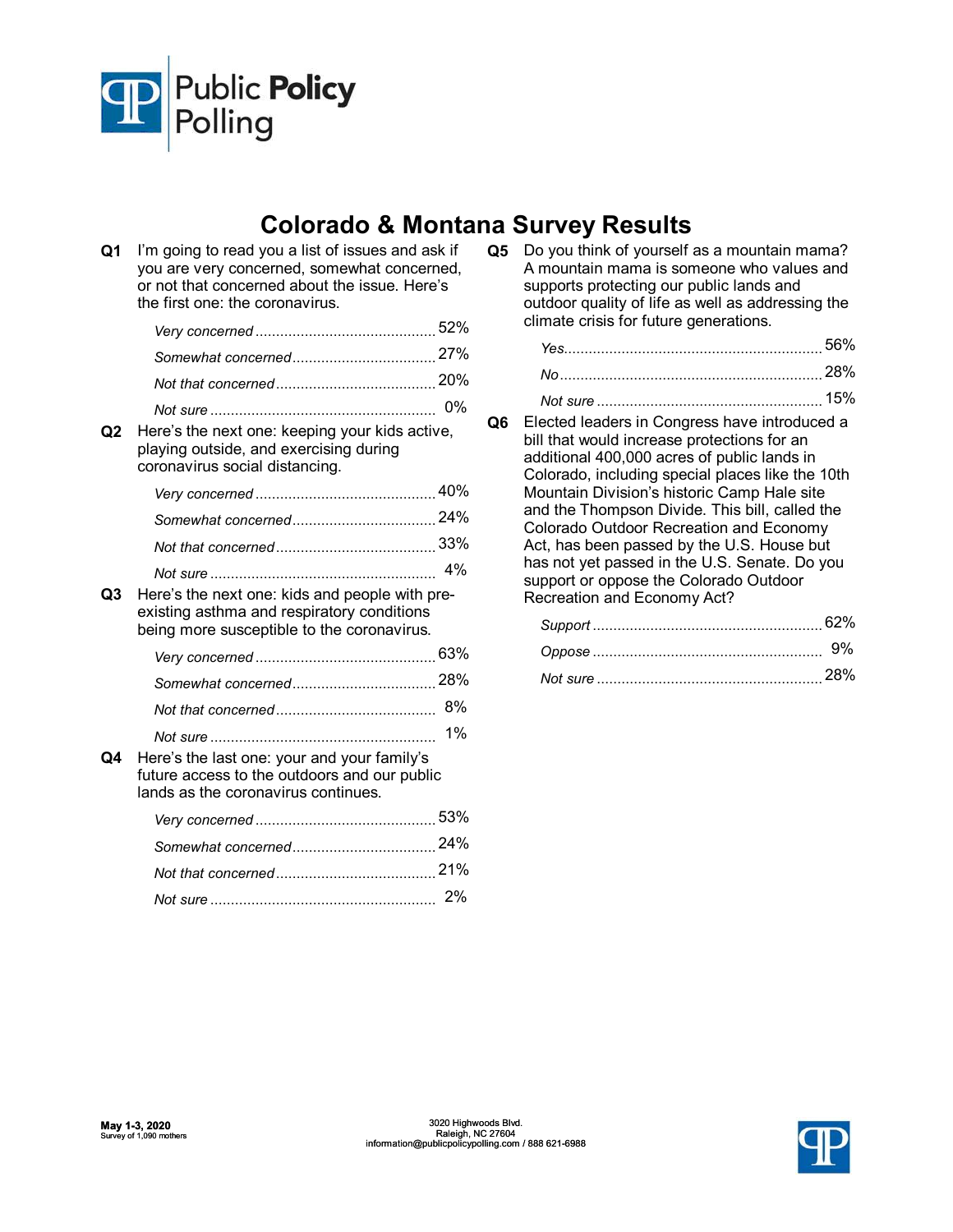

**Q7** The Land and Water Conservation Fund (LWCF) provides funding for thousands of parks and conservation projects nationwide, including many projects in our state. LWCF is not funded by taxpayers, but instead by fees from oil and gas companies who drill on our public lands and waterways. Based on what you know about the Land and Water Conservation Fund, how important do you think it is for Congress to fully fund the program this year: very important, somewhat important, not too important, or not important at all?

**Q8** Now I'm going to read you a list of priorities and ask you to tell me if they are very important, somewhat important, not too important, or not important at all. Here's the first one: Living in a place where your family has access to parks, trails and open spaces.

| $\mathbf{r}$ , and the contract of the contract of the contract of the contract of the contract of the contract of the contract of the contract of the contract of the contract of the contract of the contract of the contract o |  |
|-----------------------------------------------------------------------------------------------------------------------------------------------------------------------------------------------------------------------------------|--|

**Q9** Here's the next one: Making sure your kids can play outside regularly and don't spend all their time in front of screens.

| Q10 Here's the next one: That your children or<br>grandchildren are learning to hike, camp, and<br>fish with their parents and grandparents.                  |     |
|---------------------------------------------------------------------------------------------------------------------------------------------------------------|-----|
|                                                                                                                                                               | 75% |
|                                                                                                                                                               |     |
|                                                                                                                                                               | 4%  |
|                                                                                                                                                               | 1%  |
| Q11 Here's the next one: Living in a state with<br>clean water.                                                                                               | 1%  |
|                                                                                                                                                               |     |
|                                                                                                                                                               | 5%  |
|                                                                                                                                                               | 1%  |
|                                                                                                                                                               | 0%  |
|                                                                                                                                                               | 0%  |
| Q12 Here's the next one: That your children or<br>grandchildren are able to play outside without<br>air pollution or smog affecting their health.             |     |
|                                                                                                                                                               |     |
|                                                                                                                                                               |     |
|                                                                                                                                                               |     |
|                                                                                                                                                               | 2%  |
|                                                                                                                                                               | 1%  |
| Q13 Here's the next one: Investing in public lands<br>and outdoor recreation sites that support our<br>quality of life and the outdoor recreation<br>economy. |     |
|                                                                                                                                                               |     |
|                                                                                                                                                               |     |
|                                                                                                                                                               |     |
|                                                                                                                                                               | 2%  |

*Not sure* 3% .......................................................

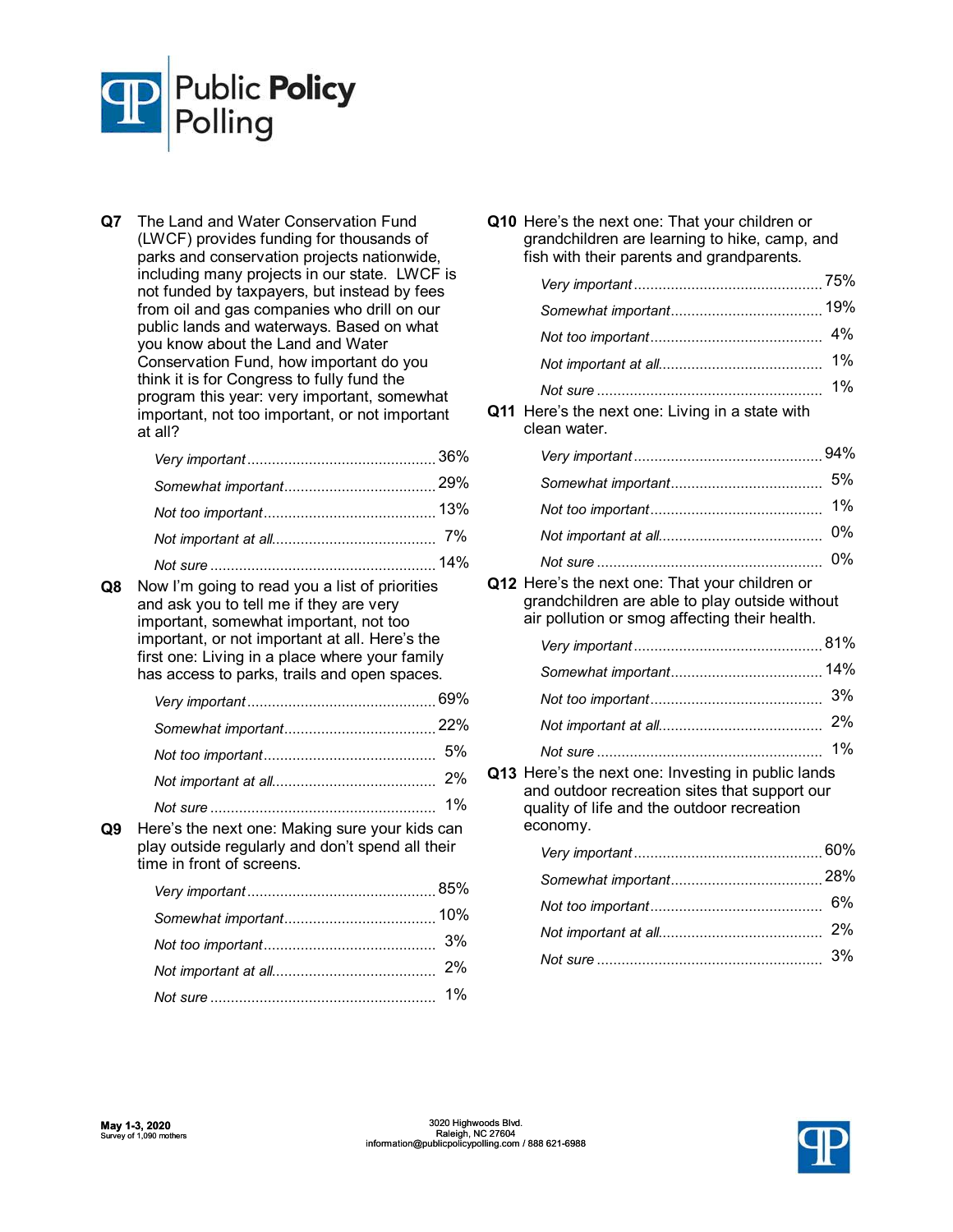

| Q14 Here's the last one: Ensuring new investments<br>protect and maintain access to our public lands<br>and public waters. |       |  |
|----------------------------------------------------------------------------------------------------------------------------|-------|--|
|                                                                                                                            |       |  |
|                                                                                                                            |       |  |
|                                                                                                                            |       |  |
|                                                                                                                            |       |  |
|                                                                                                                            | 4%    |  |
| Q15 If you are a woman, press 1. If a man, press 2.                                                                        |       |  |
|                                                                                                                            |       |  |
|                                                                                                                            | $0\%$ |  |
| Q16 If you are a parent, press 1. If not, press 2.                                                                         |       |  |
|                                                                                                                            |       |  |
|                                                                                                                            |       |  |
| Q17 If you are a Democrat, press 1. If a<br>Republican, press 2. If an independent, press<br>3.                            |       |  |
|                                                                                                                            |       |  |
|                                                                                                                            |       |  |
|                                                                                                                            |       |  |
|                                                                                                                            |       |  |

|     | <b>Q18</b> If you are Hispanic or Latino, press 1. If white,<br>press 2. If African-American, press 3. If other,<br>press 4.                                |  |
|-----|-------------------------------------------------------------------------------------------------------------------------------------------------------------|--|
|     |                                                                                                                                                             |  |
|     |                                                                                                                                                             |  |
|     |                                                                                                                                                             |  |
|     |                                                                                                                                                             |  |
|     | Q19 If you are 18-45 years old, press 1. If 46-65,<br>press 2. If older than 65, press 3.                                                                   |  |
|     |                                                                                                                                                             |  |
|     |                                                                                                                                                             |  |
|     |                                                                                                                                                             |  |
|     | Q20 Do you live in an urban area, a suburban area,<br>or a rural area? If an urban area, press 1. If a<br>suburban area, press 2. If a rural area, press 3. |  |
|     |                                                                                                                                                             |  |
|     |                                                                                                                                                             |  |
|     |                                                                                                                                                             |  |
| Q21 | If you live in Colorado, press 1. If Montana,<br>press 2.                                                                                                   |  |
|     |                                                                                                                                                             |  |
|     |                                                                                                                                                             |  |
|     | Q22 Mode                                                                                                                                                    |  |
|     |                                                                                                                                                             |  |
|     |                                                                                                                                                             |  |

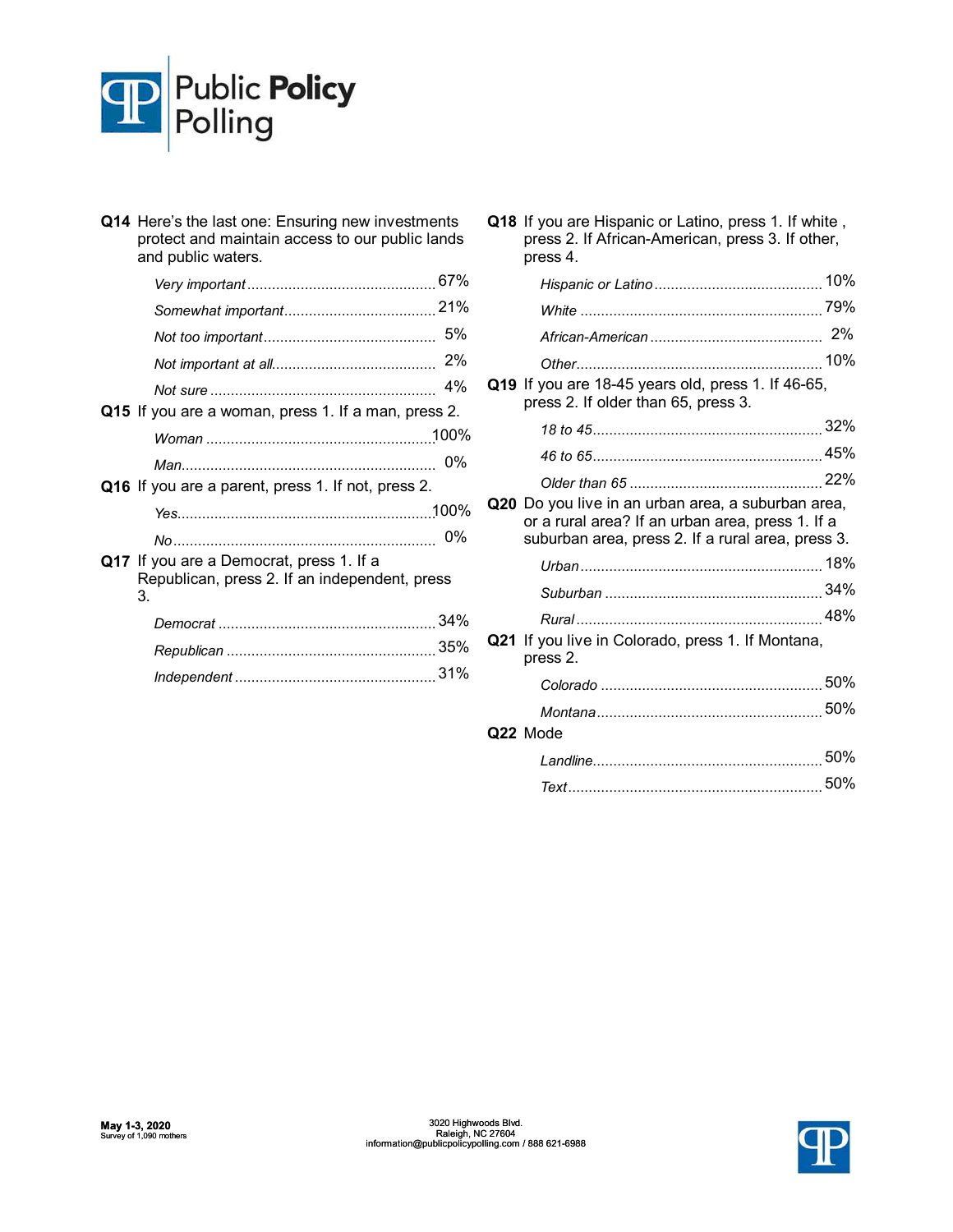

|       |                   |     | <b>State</b>          |     |
|-------|-------------------|-----|-----------------------|-----|
|       |                   |     | Base Colorado Montana |     |
| Party |                   |     |                       |     |
|       | Democrat          | 34% | 33%                   | 35% |
|       | <b>Republican</b> | 35% | 30%                   | 40% |
|       | Independent       | 31% | 36%                   | 25% |

|                             |     | <b>State</b>              |     |  |
|-----------------------------|-----|---------------------------|-----|--|
|                             |     | Base   Colorado   Montana |     |  |
| Urban / Suburban /<br>Rural |     |                           |     |  |
| Urban                       | 18% | 18%                       | 19% |  |
| <b>Suburban</b>             | 34% | 48%                       | 20% |  |
| <b>Rural</b>                | 48% | 34%                       | 61% |  |

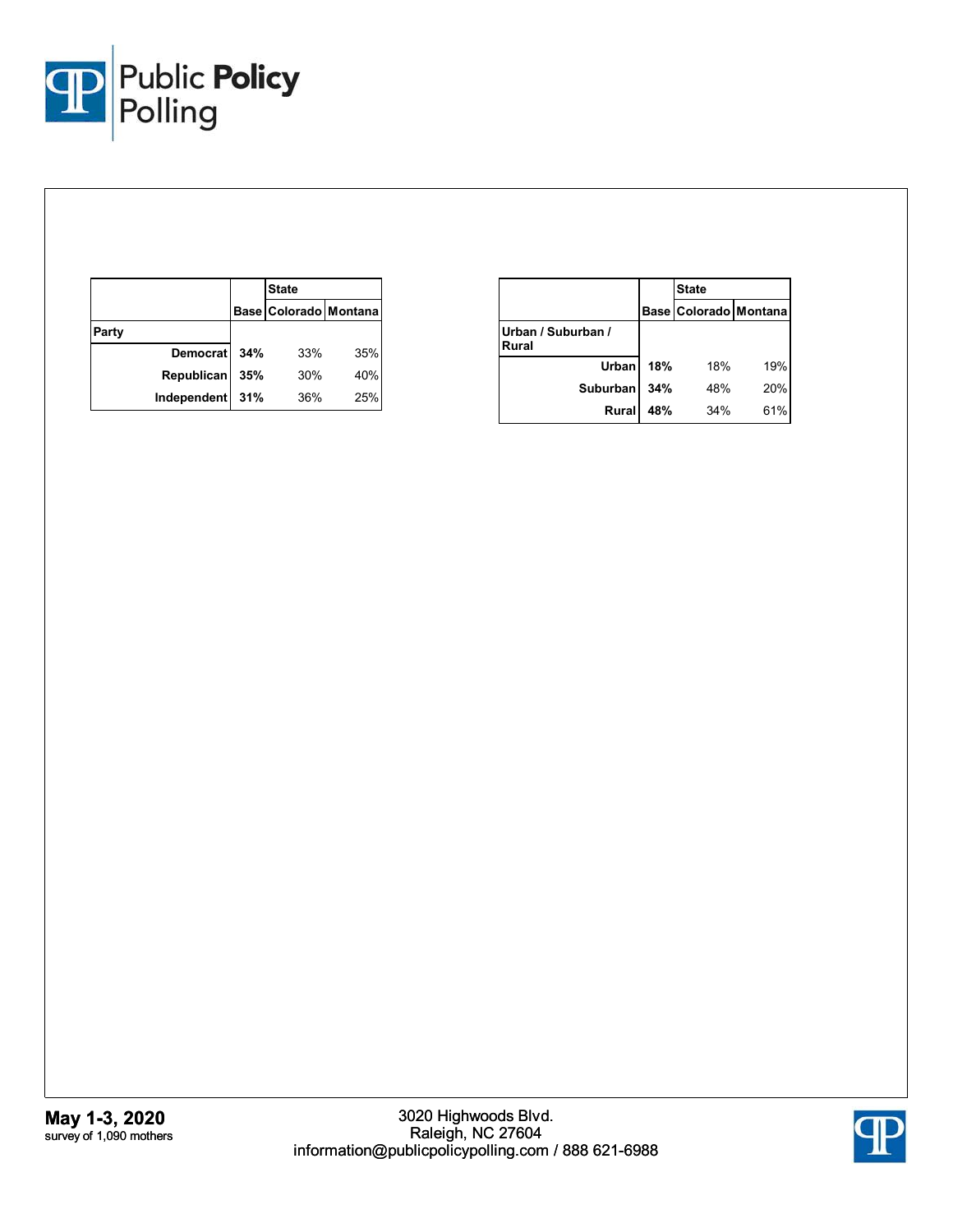

|                                        |           | Party |       |                                      |
|----------------------------------------|-----------|-------|-------|--------------------------------------|
|                                        |           |       |       | Base Democrat Republican Independent |
| <b>Coronavirus Level Of</b><br>Concern |           |       |       |                                      |
| Very concerned                         | 52%       | 80%   | 27%   | 50%                                  |
| Somewhat concerned                     | 27%       | 18%   | 38%   | 24%                                  |
| Not that concerned                     | 20%       | 2%    | 33%   | 26%                                  |
| Not sure                               | <b>0%</b> | 0%    | $1\%$ | $0\%$                                |

|                                                                                      |     | Party |     |                                      |
|--------------------------------------------------------------------------------------|-----|-------|-----|--------------------------------------|
|                                                                                      |     |       |     | Base Democrat Republican Independent |
| Keeping Kids Active<br><b>During Social</b><br><b>Distancing Level Of</b><br>Concern |     |       |     |                                      |
| Very concerned                                                                       | 40% | 43%   | 36% | 40%                                  |
| Somewhat concerned                                                                   | 24% | 30%   | 17% | 25%                                  |
| Not that concerned                                                                   | 33% | 23%   | 42% | 32%                                  |
| Not sure                                                                             | 4%  | 4%    | 5%  | 3%                                   |

|                                                                                        |     | Party |       |                                            |
|----------------------------------------------------------------------------------------|-----|-------|-------|--------------------------------------------|
|                                                                                        |     |       |       | Base   Democrat   Republican   Independent |
| <b>Pre-Existing</b><br><b>Conditions And</b><br><b>Coronavirus Level Of</b><br>Concern |     |       |       |                                            |
| Very concerned                                                                         | 63% | 81%   | 49%   | 59%                                        |
| Somewhat concerned                                                                     | 28% | 15%   | 37%   | 31%                                        |
| Not that concerned                                                                     | 8%  | 3%    | 13%   | 9%                                         |
| Not sure                                                                               | 1%  | 1%    | $1\%$ | 1%                                         |

|                                                                                   |     | Party |     |                                      |
|-----------------------------------------------------------------------------------|-----|-------|-----|--------------------------------------|
|                                                                                   |     |       |     | Base Democrat Republican Independent |
| <b>Access To Outdoors</b><br><b>During Coronavirus</b><br><b>Level Of Concern</b> |     |       |     |                                      |
| Very concerned                                                                    | 53% | 50%   | 55% | 53%                                  |
| Somewhat concerned                                                                | 24% | 27%   | 23% | 23%                                  |
| Not that concerned                                                                | 21% | 20%   | 21% | 23%                                  |
| Not sure                                                                          | 2%  | 2%    | 1%  | 2%                                   |

|                                                      |     | Party |     |                                      |
|------------------------------------------------------|-----|-------|-----|--------------------------------------|
|                                                      |     |       |     | Base Democrat Republican Independent |
| Think of Self as<br><b>Mountain Mama Yes /</b><br>No |     |       |     |                                      |
| Yes                                                  | 56% | 79%   | 31% | 59%                                  |
| No                                                   | 28% | 13%   | 47% | 24%                                  |
| Not sure                                             | 15% | 8%    | 22% | 17%                                  |

|                                                                                   |     | Party |     |                                            |
|-----------------------------------------------------------------------------------|-----|-------|-----|--------------------------------------------|
|                                                                                   |     |       |     | Base   Democrat   Republican   Independent |
| Colorado Outdoor<br><b>Recreation And</b><br><b>Economy Act Support</b><br>Oppose |     |       |     |                                            |
| <b>Support</b>                                                                    | 62% | 84%   | 36% | 64%                                        |
| Oppose                                                                            | 9%  | 3%    | 21% | 6%                                         |
| Not sure                                                                          | 28% | 13%   | 43% | 30%                                        |

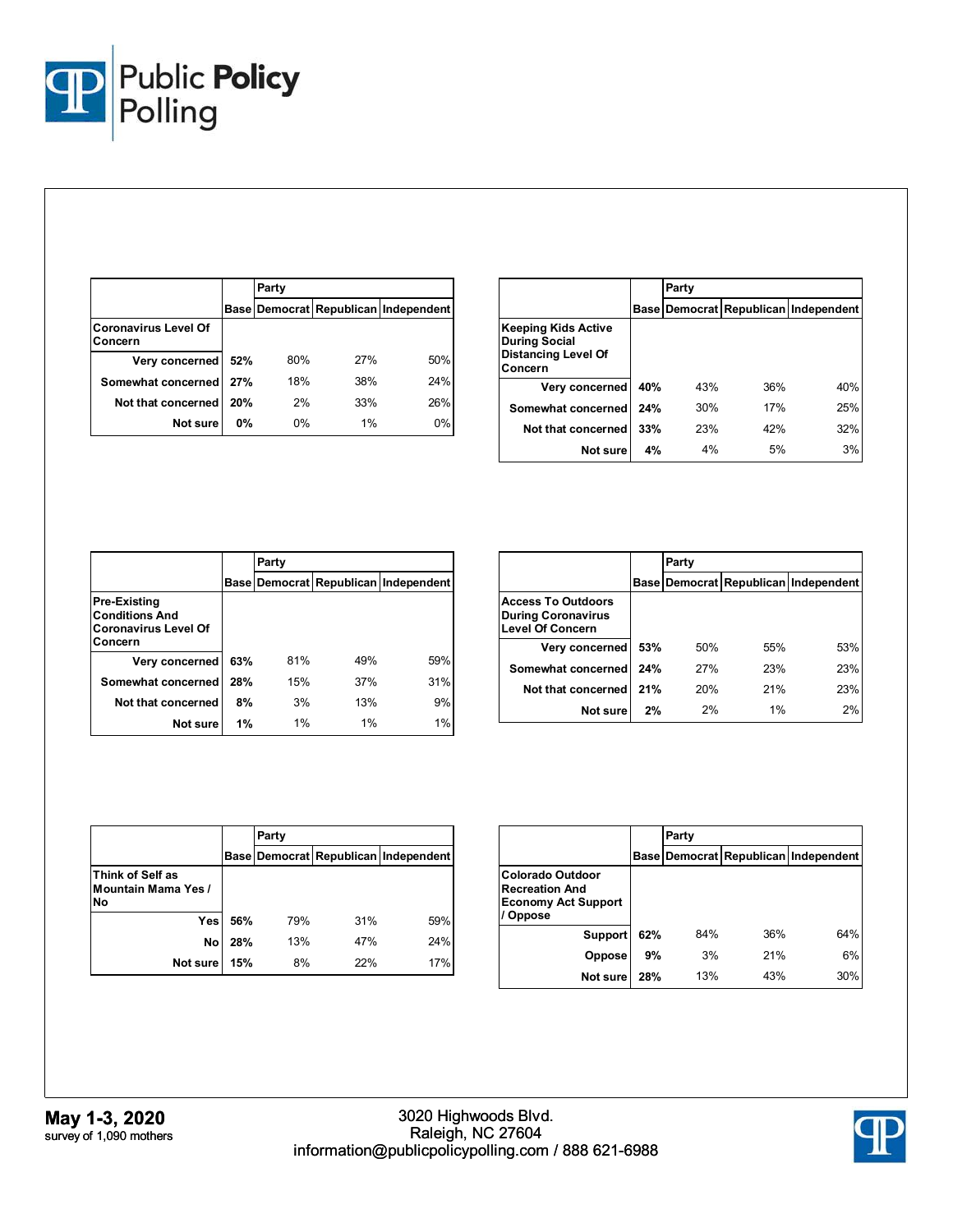

|                                                                  |     | Party |     |                                      |
|------------------------------------------------------------------|-----|-------|-----|--------------------------------------|
|                                                                  |     |       |     | Base Democrat Republican Independent |
| <b>Congress Fully Fund</b><br><b>LWCF Level Of</b><br>Importance |     |       |     |                                      |
| Very important                                                   | 36% | 56%   | 19% | 34%                                  |
| Somewhat important                                               | 29% | 26%   | 30% | 33%                                  |
| Not too important                                                | 13% | 6%    | 21% | 11%                                  |
| Not important at all                                             | 7%  | 4%    | 11% | 7%                                   |
| Not sure                                                         | 14% | 8%    | 19% | 15%                                  |

|                                                                |     | Party |     |                                      |
|----------------------------------------------------------------|-----|-------|-----|--------------------------------------|
|                                                                |     |       |     | Base Democrat Republican Independent |
| <b>Access To Public</b><br><b>Lands Level Of</b><br>Importance |     |       |     |                                      |
| Very important                                                 | 69% | 78%   | 58% | 72%                                  |
| Somewhat important                                             | 22% | 18%   | 28% | 22%                                  |
| Not too important                                              | 5%  | 3%    | 10% | 3%                                   |
| Not important at all                                           | 2%  |       | 3%  | 2%                                   |
| Not sure                                                       | 1%  | 1%    | 1%  | 1%                                   |

|                                                           |     | Party |     |                                      |
|-----------------------------------------------------------|-----|-------|-----|--------------------------------------|
|                                                           |     |       |     | Base Democrat Republican Independent |
| <b>Kids Playing Outside</b><br><b>Level Of Importance</b> |     |       |     |                                      |
| Very important                                            | 85% | 87%   | 84% | 83%                                  |
| Somewhat important                                        | 10% | 9%    | 9%  | 13%                                  |
| Not too important                                         | 3%  | 3%    | 3%  | 2%                                   |
| Not important at all                                      | 2%  | 1%    | 3%  | 1%                                   |
| Not sure                                                  | 1%  | 0%    | 1%  | 1%                                   |

|                                                                                                |     | Party |       |                                      |
|------------------------------------------------------------------------------------------------|-----|-------|-------|--------------------------------------|
|                                                                                                |     |       |       | Base Democrat Republican Independent |
| <b>Future Generations</b><br><b>Learn To Camp With</b><br><b>Family Level Of</b><br>Importance |     |       |       |                                      |
| Very important                                                                                 | 75% | 82%   | 71%   | 73%                                  |
| Somewhat important                                                                             | 19% | 13%   | 22%   | 22%                                  |
| Not too important                                                                              | 4%  | 4%    | 6%    | 3%                                   |
| Not important at all                                                                           | 1%  | 1%    | 1%    | 2%                                   |
| Not sure                                                                                       | 1%  | $1\%$ | $0\%$ | 1%                                   |

|                                                                     |           | Party |       |                                      |
|---------------------------------------------------------------------|-----------|-------|-------|--------------------------------------|
|                                                                     |           |       |       | Base Democrat Republican Independent |
| Living In A State With<br><b>Clean Water Level Of</b><br>Importance |           |       |       |                                      |
| Very important                                                      | 94%       | 98%   | 89%   | 94%                                  |
| Somewhat important                                                  | 5%        | 2%    | 9%    | 5%                                   |
| Not too important                                                   | 1%        | 0%    | 1%    | 0%                                   |
| Not important at all                                                | <b>0%</b> | 0%    | $0\%$ |                                      |
| Not sure                                                            | $0\%$     |       | 0%    |                                      |



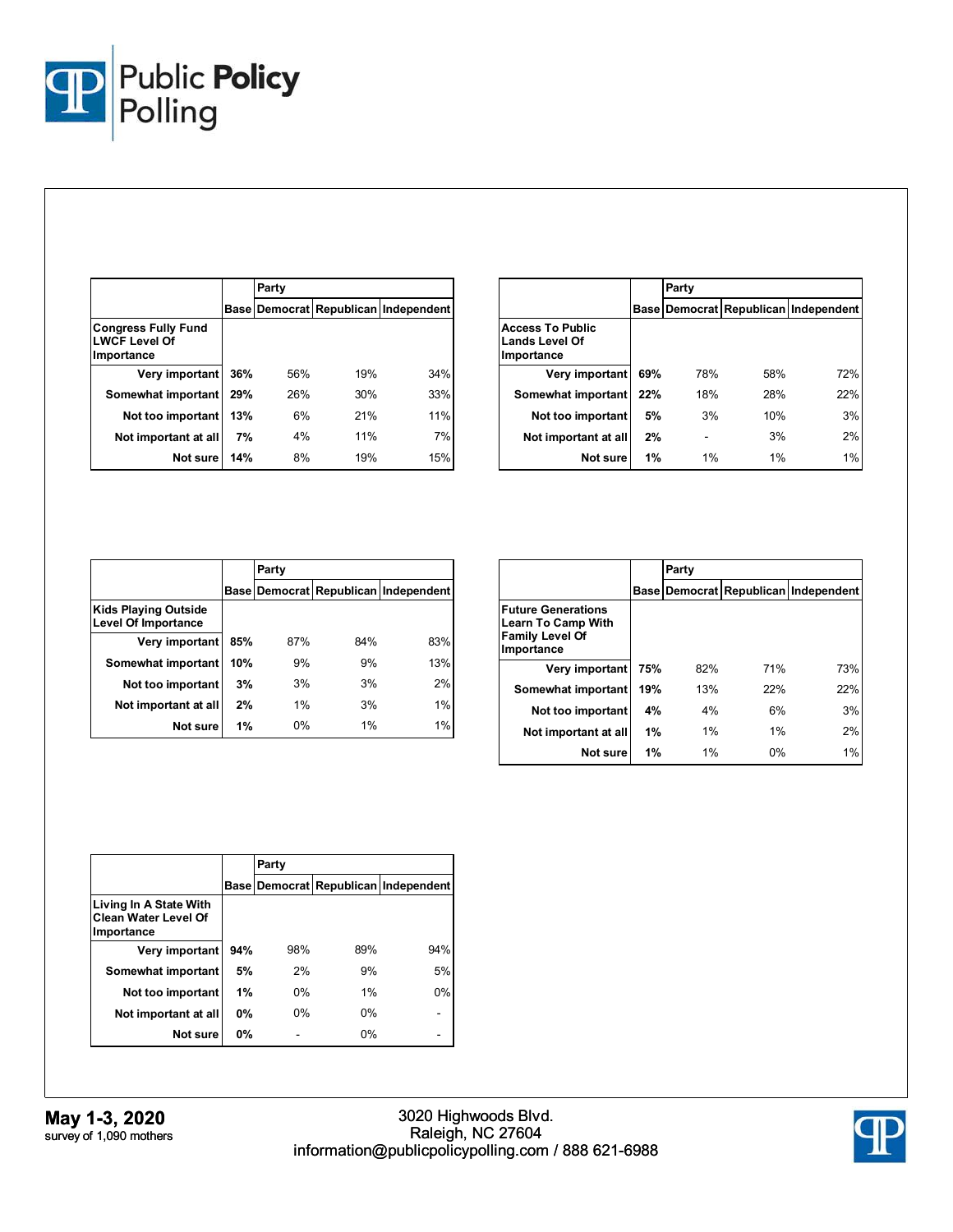

|                                                                                                      |     | Party |     |                                      |
|------------------------------------------------------------------------------------------------------|-----|-------|-----|--------------------------------------|
|                                                                                                      |     |       |     | Base Democrat Republican Independent |
| <b>Future Generations</b><br>Able To Play Outside<br><b>Without Pollution</b><br>Level Of Importance |     |       |     |                                      |
| Very important                                                                                       | 81% | 93%   | 69% | 82%                                  |
| Somewhat important                                                                                   | 14% | 5%    | 21% | 15%                                  |
| Not too important                                                                                    | 3%  | 2%    | 6%  | 1%                                   |
| Not important at all                                                                                 | 2%  | 0%    | 3%  | 1%                                   |
| Not sure                                                                                             | 1%  |       | 2%  | 1%                                   |

|                                                                                             |     | Party |     |                                      |
|---------------------------------------------------------------------------------------------|-----|-------|-----|--------------------------------------|
|                                                                                             |     |       |     | Base Democrat Republican Independent |
| Investing In Public<br><b>Lands And Recreation</b><br><b>Economy Level Of</b><br>Importance |     |       |     |                                      |
| Very important                                                                              | 60% | 82%   | 41% | 57%                                  |
| Somewhat important                                                                          | 28% | 13%   | 41% | 32%                                  |
| Not too important                                                                           | 6%  | 2%    | 11% | 6%                                   |
| Not important at all                                                                        | 2%  | 1%    | 4%  | 2%                                   |
| Not sure                                                                                    | 3%  | 3%    | 3%  | 3%                                   |

|                                                                                                |     | Party |     |                                      |  |  |  |
|------------------------------------------------------------------------------------------------|-----|-------|-----|--------------------------------------|--|--|--|
|                                                                                                |     |       |     | Base Democrat Republican Independent |  |  |  |
| <b>Investing To Protect</b><br><b>Public Lands And</b><br><b>Waters Level Of</b><br>Importance |     |       |     |                                      |  |  |  |
| Very important                                                                                 | 67% | 85%   | 53% | 62%                                  |  |  |  |
| Somewhat important                                                                             | 21% | 10%   | 28% | 27%                                  |  |  |  |
| Not too important                                                                              | 5%  | 3%    | 10% | 4%                                   |  |  |  |
| Not important at all                                                                           | 2%  | 0%    | 4%  | 2%                                   |  |  |  |
| Not sure                                                                                       | 4%  | 1%    | 5%  | 5%                                   |  |  |  |

|                                        |             | Race            |       |                                                  |     |
|----------------------------------------|-------------|-----------------|-------|--------------------------------------------------|-----|
|                                        | <b>Base</b> | <b>Hispanic</b> |       | African-<br>or Latino   White   American   Other |     |
| <b>Coronavirus Level Of</b><br>Concern |             |                 |       |                                                  |     |
| Very concerned                         | 52%         | 65%             | 49%   | 81%                                              | 59% |
| Somewhat concerned                     | 27%         | 23%             | 29%   | 5%                                               | 22% |
| Not that concerned                     | 20%         | 9%              | 22%   | 15%                                              | 19% |
| Not sure                               | $0\%$       | 2%              | $0\%$ |                                                  | 0%  |

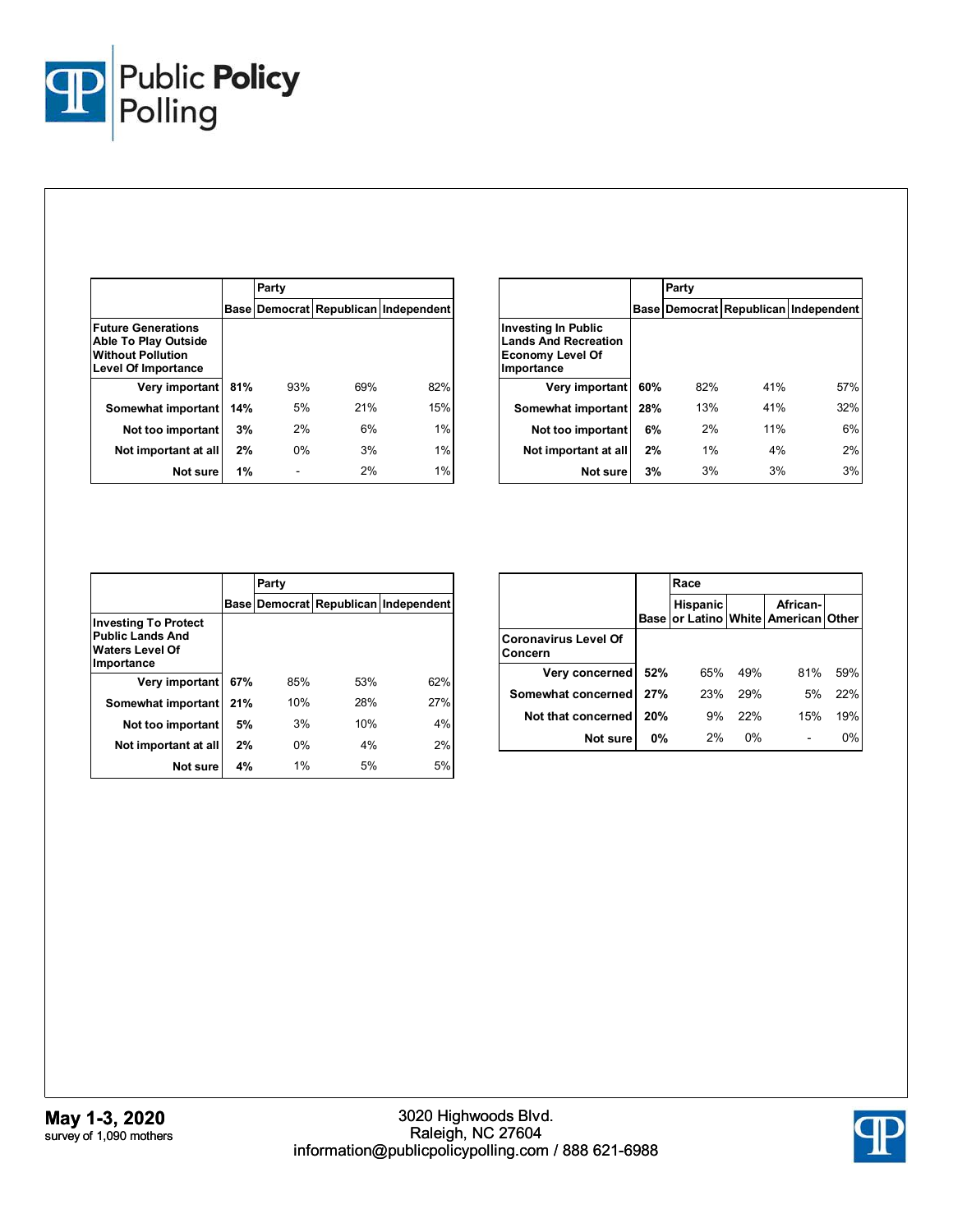

|                                                                                      |             | Race            |     |                                                  |     |
|--------------------------------------------------------------------------------------|-------------|-----------------|-----|--------------------------------------------------|-----|
|                                                                                      | <b>Base</b> | <b>Hispanic</b> |     | African-<br>or Latino   White   American   Other |     |
| Keeping Kids Active<br><b>During Social</b><br><b>Distancing Level Of</b><br>Concern |             |                 |     |                                                  |     |
| Very concerned                                                                       | 40%         | 39%             | 41% | 10%                                              | 40% |
| Somewhat concerned                                                                   | 24%         | 23%             | 23% | 57%                                              | 20% |
| Not that concerned                                                                   | 33%         | 35%             | 32% | 24%                                              | 35% |
| Not sure                                                                             | 4%          | 3%              | 4%  | 10%                                              | 5%  |

|                                                                                        |             | Race            |     |                                                  |     |
|----------------------------------------------------------------------------------------|-------------|-----------------|-----|--------------------------------------------------|-----|
|                                                                                        | <b>Base</b> | <b>Hispanic</b> |     | African-<br>or Latino   White   American   Other |     |
| <b>Pre-Existing</b><br><b>Conditions And</b><br><b>Coronavirus Level Of</b><br>Concern |             |                 |     |                                                  |     |
| Very concerned                                                                         | 63%         | 72%             | 61% | 67%                                              | 62% |
| Somewhat concerned                                                                     | 28%         | 16%             | 30% | 33%                                              | 24% |
| Not that concerned                                                                     | 8%          | 9%              | 8%  |                                                  | 14% |
| Not sure                                                                               | 1%          | 2%              | 1%  |                                                  |     |

|                                                                                   |             | Race            |     |                                            |     |
|-----------------------------------------------------------------------------------|-------------|-----------------|-----|--------------------------------------------|-----|
|                                                                                   | <b>Base</b> | <b>Hispanic</b> |     | African-<br>or Latino White American Other |     |
| <b>Access To Outdoors</b><br><b>During Coronavirus</b><br><b>Level Of Concern</b> |             |                 |     |                                            |     |
| Very concerned                                                                    | 53%         | 48%             | 53% | 54%                                        | 53% |
| Somewhat concerned                                                                | 24%         | 23%             | 25% | 32%                                        | 17% |
| Not that concerned                                                                | 21%         | 27%             | 20% | 15%                                        | 27% |
| Not sure                                                                          | 2%          | 1%              | 2%  |                                            | 3%  |

|                                                      |             | Race            |     |                                                  |     |  |
|------------------------------------------------------|-------------|-----------------|-----|--------------------------------------------------|-----|--|
|                                                      | <b>Base</b> | <b>Hispanic</b> |     | African-<br>or Latino   White   American   Other |     |  |
| Think of Self as<br><b>Mountain Mama Yes /</b><br>No |             |                 |     |                                                  |     |  |
| Yes                                                  | 56%         | 69%             | 56% | 39%                                              | 50% |  |
| No                                                   | 28%         | 27%             | 28% | 28%                                              | 30% |  |
| Not sure                                             | 15%         | 4%              | 16% | 32%                                              | 20% |  |

|                                                                                                 |     | Race            |     |                                                   |     |
|-------------------------------------------------------------------------------------------------|-----|-----------------|-----|---------------------------------------------------|-----|
|                                                                                                 |     | <b>Hispanic</b> |     | African-I<br>Base for Latino White American Other |     |
| <b>Colorado Outdoor</b><br><b>Recreation And</b><br><b>Economy Act Support</b><br><b>Oppose</b> |     |                 |     |                                                   |     |
| Support                                                                                         | 62% | 71%             | 60% | 92%                                               | 60% |
| <b>Oppose</b>                                                                                   | 9%  | 8%              | 10% |                                                   | 14% |
| Not sure                                                                                        | 28% | 21%             | 31% | 8%                                                | 26% |

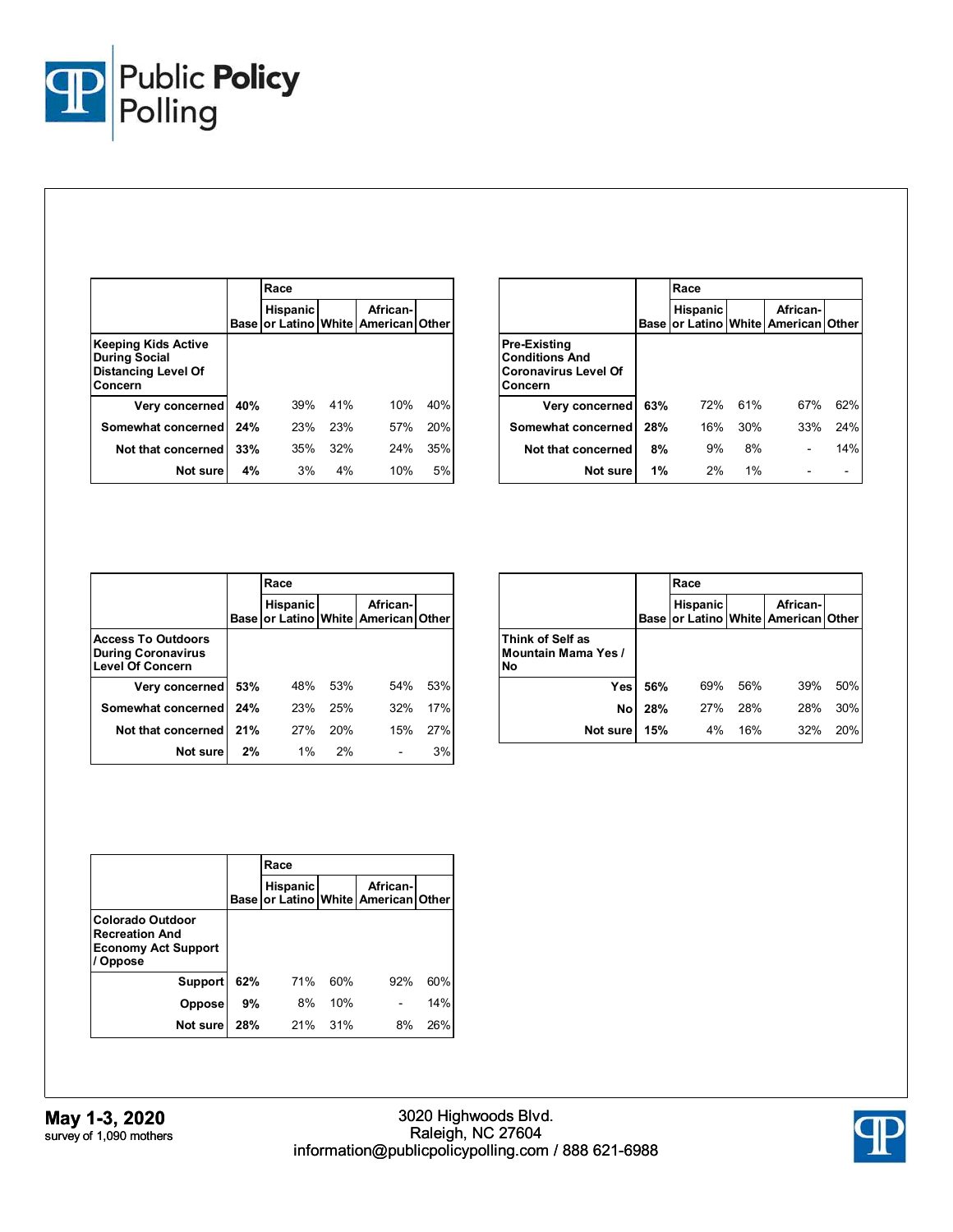

|                                                                  |             | Race            |     |                                                  |     |
|------------------------------------------------------------------|-------------|-----------------|-----|--------------------------------------------------|-----|
|                                                                  | <b>Base</b> | <b>Hispanic</b> |     | African-<br>or Latino   White   American   Other |     |
| <b>Congress Fully Fund</b><br><b>LWCF Level Of</b><br>Importance |             |                 |     |                                                  |     |
| Very important                                                   | 36%         | 55%             | 35% | 40%                                              | 32% |
| Somewhat important                                               | 29%         | 25%             | 31% | 37%                                              | 18% |
| Not too important                                                | 13%         | 8%              | 12% |                                                  | 23% |
| Not important at all                                             | 7%          | 2%              | 7%  | 23%                                              | 14% |
| Not sure                                                         | 14%         | 10%             | 15% |                                                  | 13% |

|                                                                |      | Race            |       |                                                  |     |
|----------------------------------------------------------------|------|-----------------|-------|--------------------------------------------------|-----|
|                                                                | Base | <b>Hispanic</b> |       | African-<br>or Latino   White   American   Other |     |
| <b>Access To Public</b><br><b>Lands Level Of</b><br>Importance |      |                 |       |                                                  |     |
| Very important                                                 | 69%  | 70%             | 69%   | 65%                                              | 66% |
| Somewhat important                                             | 22%  | 25%             | 23%   |                                                  | 17% |
| Not too important                                              | 5%   | 2%              | 5%    | 8%                                               | 8%  |
| Not important at all                                           | 2%   | $1\%$           | 1%    | 27%                                              | 4%  |
| Not sure                                                       | 1%   | 3%              | $1\%$ |                                                  | 5%  |

|                                                           |      | Race            |       |                                                  |     |
|-----------------------------------------------------------|------|-----------------|-------|--------------------------------------------------|-----|
|                                                           | Base | <b>Hispanic</b> |       | African-<br>or Latino   White   American   Other |     |
| <b>Kids Playing Outside</b><br><b>Level Of Importance</b> |      |                 |       |                                                  |     |
| Very important                                            | 85%  | 83%             | 85%   | 64%                                              | 85% |
| Somewhat important                                        | 10%  | 13%             | 10%   | 9%                                               | 8%  |
| Not too important                                         | 3%   | 3%              | 3%    |                                                  | 4%  |
| Not important at all                                      | 2%   | 2%              | $1\%$ | 27%                                              | 2%  |
| Not sure                                                  | 1%   |                 | $1\%$ |                                                  | 1%  |

|                                                                                                |             | Race            |       |                                                  |     |  |
|------------------------------------------------------------------------------------------------|-------------|-----------------|-------|--------------------------------------------------|-----|--|
|                                                                                                | <b>Base</b> | <b>Hispanic</b> |       | African-<br>or Latino   White   American   Other |     |  |
| <b>Future Generations</b><br><b>Learn To Camp With</b><br><b>Family Level Of</b><br>Importance |             |                 |       |                                                  |     |  |
| Very important                                                                                 | 75%         | 81%             | 75%   | 56%                                              | 72% |  |
| Somewhat important                                                                             | 19%         | 15%             | 19%   | 8%                                               | 23% |  |
| Not too important                                                                              | 4%          | 3%              | 4%    |                                                  | 5%  |  |
| Not important at all                                                                           | 1%          |                 | $1\%$ | 36%                                              |     |  |
| Not sure                                                                                       | 1%          |                 | $1\%$ |                                                  |     |  |

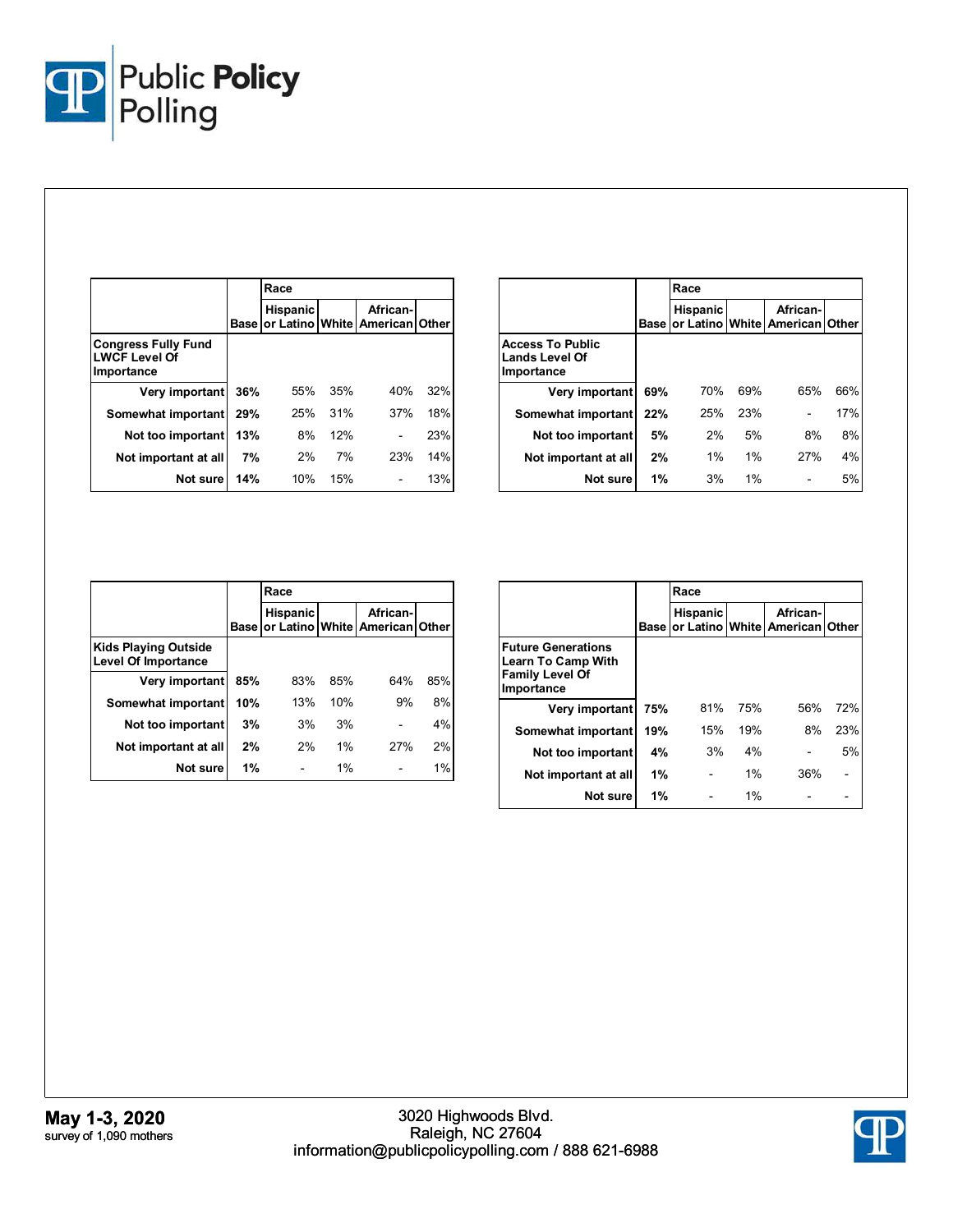

|                                                                     |             | Race            |       |                                                  |     |
|---------------------------------------------------------------------|-------------|-----------------|-------|--------------------------------------------------|-----|
|                                                                     | <b>Base</b> | <b>Hispanic</b> |       | African-<br>or Latino   White   American   Other |     |
| Living In A State With<br><b>Clean Water Level Of</b><br>Importance |             |                 |       |                                                  |     |
| Very important                                                      | 94%         | 97%             | 93%   | 100%                                             | 94% |
| Somewhat important                                                  | 5%          | 3%              | 6%    |                                                  | 4%  |
| Not too important                                                   | 1%          |                 | $1\%$ |                                                  | 1%  |
| Not important at all                                                | 0%          |                 | $0\%$ |                                                  |     |
| Not sure                                                            | 0%          |                 | $0\%$ |                                                  |     |

|                                                                                                             | Race        |                 |     |                                                  |     |
|-------------------------------------------------------------------------------------------------------------|-------------|-----------------|-----|--------------------------------------------------|-----|
|                                                                                                             | <b>Base</b> | <b>Hispanic</b> |     | African-<br>or Latino   White   American   Other |     |
| <b>Future Generations</b><br>Able To Play Outside<br><b>Without Pollution</b><br><b>Level Of Importance</b> |             |                 |     |                                                  |     |
| Very important                                                                                              | 81%         | 85%             | 81% | 100%                                             | 76% |
| Somewhat important                                                                                          | 14%         | 10%             | 14% |                                                  | 15% |
| Not too important                                                                                           | 3%          | 4%              | 3%  |                                                  | 5%  |
| Not important at all                                                                                        | 2%          |                 | 2%  |                                                  | 2%  |
| Not sure                                                                                                    | 1%          | 2%              | 0%  |                                                  | 2%  |

|                                                                                                    |             | Race            |     |                                                  |     |  |
|----------------------------------------------------------------------------------------------------|-------------|-----------------|-----|--------------------------------------------------|-----|--|
|                                                                                                    | <b>Base</b> | <b>Hispanic</b> |     | African-<br>or Latino   White   American   Other |     |  |
| <b>Investing In Public</b><br><b>Lands And Recreation</b><br><b>Economy Level Of</b><br>Importance |             |                 |     |                                                  |     |  |
| Very important                                                                                     | 60%         | 69%             | 60% | 27%                                              | 57% |  |
| Somewhat important                                                                                 | 28%         | 25%             | 29% | 73%                                              | 27% |  |
| Not too important                                                                                  | 6%          | 4%              | 6%  |                                                  | 8%  |  |
| Not important at all                                                                               | 2%          | 3%              | 3%  |                                                  |     |  |
| Not sure                                                                                           | 3%          |                 | 2%  |                                                  | 8%  |  |

|                                                                                                |        | Race            |     |                                                  |     |  |
|------------------------------------------------------------------------------------------------|--------|-----------------|-----|--------------------------------------------------|-----|--|
|                                                                                                | Base I | <b>Hispanic</b> |     | African-<br>or Latino   White   American   Other |     |  |
| <b>Investing To Protect</b><br><b>Public Lands And</b><br><b>Waters Level Of</b><br>Importance |        |                 |     |                                                  |     |  |
| Very important                                                                                 | 67%    | 74%             | 66% | 100%                                             | 66% |  |
| Somewhat important                                                                             | 21%    | 25%             | 22% |                                                  | 14% |  |
| Not too important                                                                              | 5%     |                 | 5%  |                                                  | 12% |  |
| Not important at all                                                                           | 2%     | $1\%$           | 2%  |                                                  | 2%  |  |
| Not sure                                                                                       | 4%     |                 | 4%  |                                                  | 6%  |  |

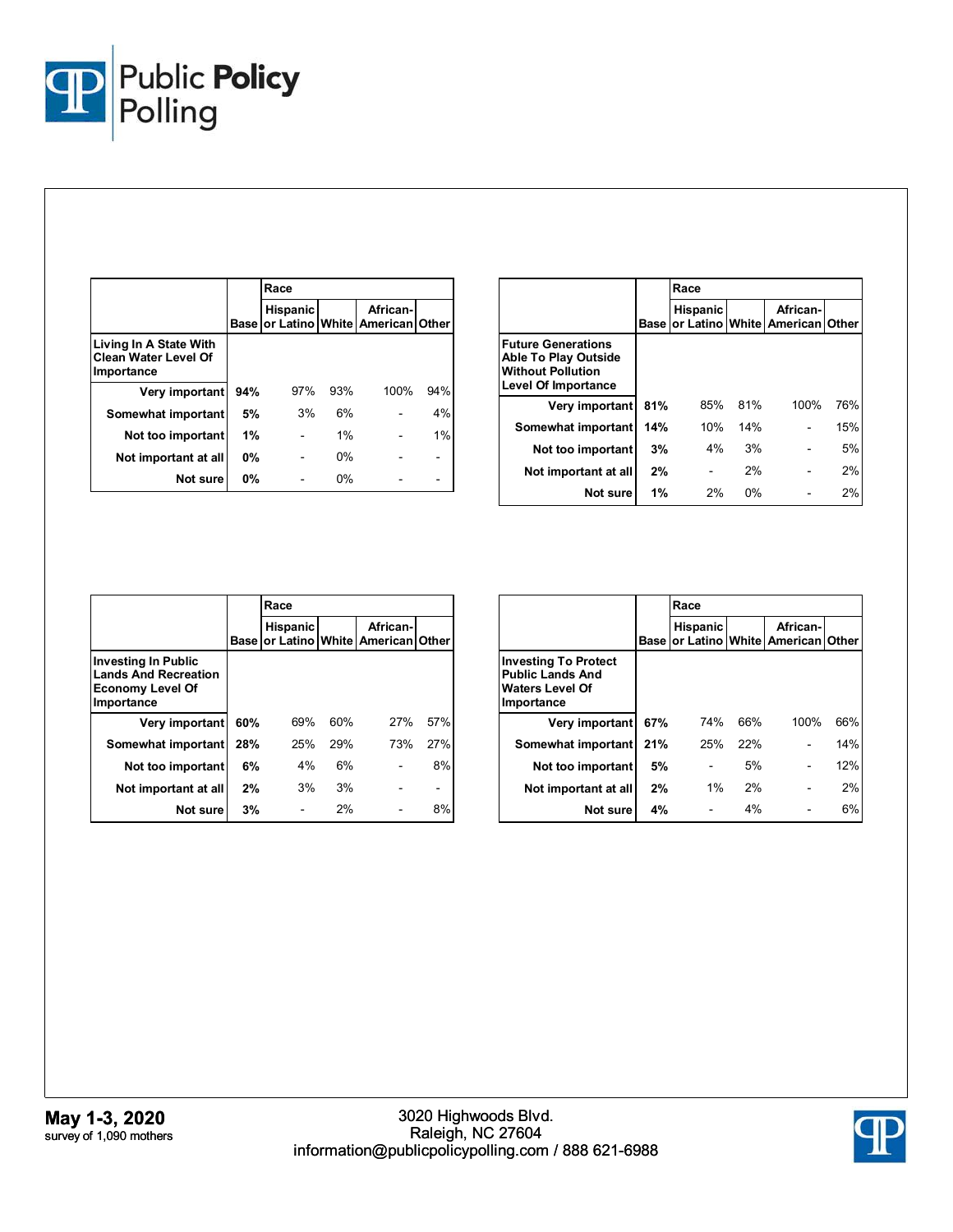

|                                        |      | Age                |             |                     |
|----------------------------------------|------|--------------------|-------------|---------------------|
|                                        | Base | 45                 | 18 to 46 to | Older<br>65 than 65 |
| <b>Coronavirus Level Of</b><br>Concern |      |                    |             |                     |
| Very concerned 52% 44% 52%             |      |                    |             | 63%                 |
| Somewhat concerned 27% 25% 30%         |      |                    |             | 24%                 |
| Not that concerned                     |      | <b>20%</b> 30% 18% |             | 12%                 |
| Not sure                               |      | $0\%$ 1%           |             | 1%                  |

|                                                                                             |      | Age                |             |                      |
|---------------------------------------------------------------------------------------------|------|--------------------|-------------|----------------------|
|                                                                                             | Base | 45                 | 18 to 46 to | Older<br>65 Ithan 65 |
| <b>Keeping Kids Active</b><br><b>During Social</b><br><b>Distancing Level Of</b><br>Concern |      |                    |             |                      |
| Very concerned                                                                              |      | <b>40%</b> 44% 37% |             | 39%                  |
| Somewhat concerned                                                                          |      | 24% 24% 24%        |             | 24%                  |
| Not that concerned                                                                          |      | <b>33%</b> 31% 36% |             | 27%                  |
| Not sure                                                                                    |      | 4% 1% 3%           |             | 10%                  |

|                                                                                        |       | Age                |             |                     |
|----------------------------------------------------------------------------------------|-------|--------------------|-------------|---------------------|
|                                                                                        | Base  | 45                 | 18 to 46 to | Older<br>65 than 65 |
| <b>Pre-Existing</b><br><b>Conditions And</b><br><b>Coronavirus Level Of</b><br>Concern |       |                    |             |                     |
| Very concerned                                                                         |       | 63% 56% 64%        |             | 71%                 |
| Somewhat concerned                                                                     |       | <b>28%</b> 33% 27% |             | 22%                 |
| Not that concerned                                                                     |       | 8% 12%             | 8%          | 5%                  |
| Not surel                                                                              | $1\%$ |                    | $1\%$       | 2%                  |

|                                                                                   |             | Age         |             |            |
|-----------------------------------------------------------------------------------|-------------|-------------|-------------|------------|
|                                                                                   |             |             | 18 to 46 to | Older      |
|                                                                                   | <b>Base</b> | 45          |             | 65 than 65 |
| <b>Access To Outdoors</b><br><b>During Coronavirus</b><br><b>Level Of Concern</b> |             |             |             |            |
| Very concerned                                                                    |             | 53% 56% 54% |             | 44%        |
| Somewhat concerned                                                                |             | 24% 23% 22% |             | 31%        |
| Not that concerned                                                                |             | 21% 20% 22% |             | 22%        |
| Not sure                                                                          |             | 2% 0% 2%    |             | 3%         |

|                                                      |             | Age         |             |                     |
|------------------------------------------------------|-------------|-------------|-------------|---------------------|
|                                                      | <b>Base</b> | 45          | 18 to 46 to | Older<br>65 than 65 |
| Think of Self as<br><b>Mountain Mama Yes /</b><br>N٥ |             |             |             |                     |
| Yesl                                                 |             | 56% 58% 56% |             | 53%                 |
| No.                                                  |             | 28% 25% 30% |             | 31%                 |
| Not sure   15% 17% 14%                               |             |             |             | 16%                 |

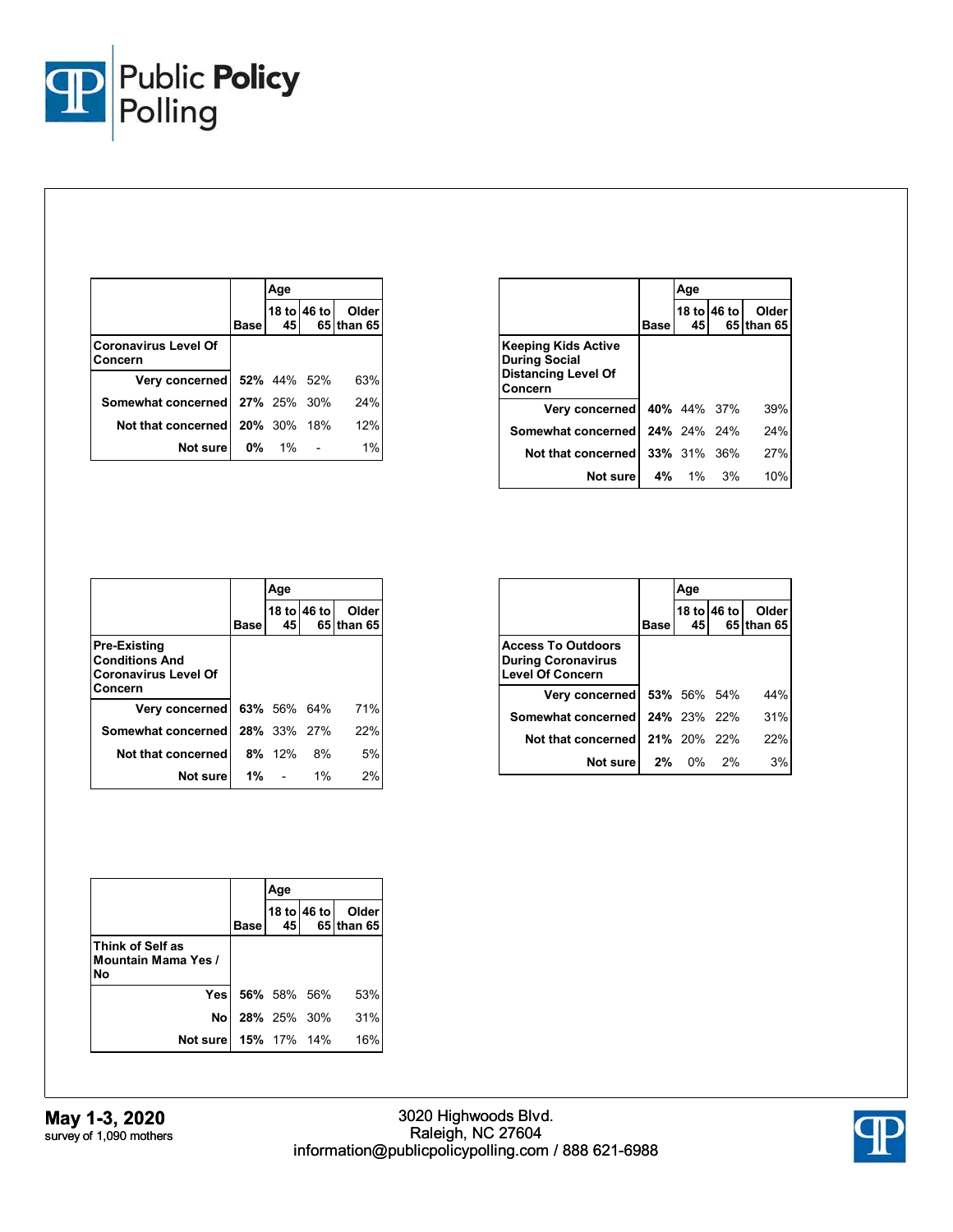

|                                                                                          |      | Age           |             |                     |
|------------------------------------------------------------------------------------------|------|---------------|-------------|---------------------|
|                                                                                          | Base | 45            | 18 to 46 to | Older<br>65 than 65 |
| Colorado Outdoor<br><b>Recreation And</b><br><b>Economy Act Support</b><br><b>Oppose</b> |      |               |             |                     |
| Support                                                                                  |      | 62% 57% 66%   |             | 62%                 |
| <b>Oppose</b>                                                                            |      | <b>9%</b> 10% | 9%          | 10%                 |
| Not sure                                                                                 |      | 28% 33% 25%   |             | 28%                 |

|                                                                  |             | Age                |             |                     |
|------------------------------------------------------------------|-------------|--------------------|-------------|---------------------|
|                                                                  | <b>Base</b> | 45 I               | 18 to 46 to | Older<br>65 than 65 |
| <b>Congress Fully Fund</b><br><b>LWCF Level Of</b><br>Importance |             |                    |             |                     |
| <b>Very important 36% 35% 37%</b>                                |             |                    |             | 38%                 |
| Somewhat important   29% 26% 30%                                 |             |                    |             | 33%                 |
| Not too important                                                |             | <b>13%</b> 11% 13% |             | 15%                 |
| Not important at all                                             |             | 7% 9%              | 6%          | 7%                  |
| Not sure   14% 19% 14%                                           |             |                    |             | 7%                  |

|                                                                |             | Age         |             |                     |
|----------------------------------------------------------------|-------------|-------------|-------------|---------------------|
|                                                                | <b>Base</b> | 45          | 18 to 46 to | Older<br>65 than 65 |
| <b>Access To Public</b><br><b>Lands Level Of</b><br>Importance |             |             |             |                     |
| Very important                                                 |             | 69% 69% 72% |             | 64%                 |
| Somewhat important                                             |             | 22% 21% 22% |             | 26%                 |
| Not too important                                              | 5% l        | 5%          | 5%          | 7%                  |
| Not important at all                                           | $2\%$       | 3%          | 1%          | 2%                  |
| Not sure                                                       |             | $1\%$ 2%    | 1%          | 1%                  |

|                                                           |             | Age     |             |            |
|-----------------------------------------------------------|-------------|---------|-------------|------------|
|                                                           |             |         | 18 to 46 to | Older      |
|                                                           | <b>Base</b> | 45      |             | 65 than 65 |
| <b>Kids Playing Outside</b><br><b>Level Of Importance</b> |             |         |             |            |
| Very important                                            |             | 85% 87% | 86%         | 80%        |
| Somewhat important                                        | 10%         | 9%      | 10%         | 13%        |
| Not too important                                         | 3%          | 2%      | 3%          | 2%         |
| Not important at all                                      | 2%          | 2%      | 1%          | 3%         |
| Not sure                                                  | 1%          |         | 0%          | 2%         |

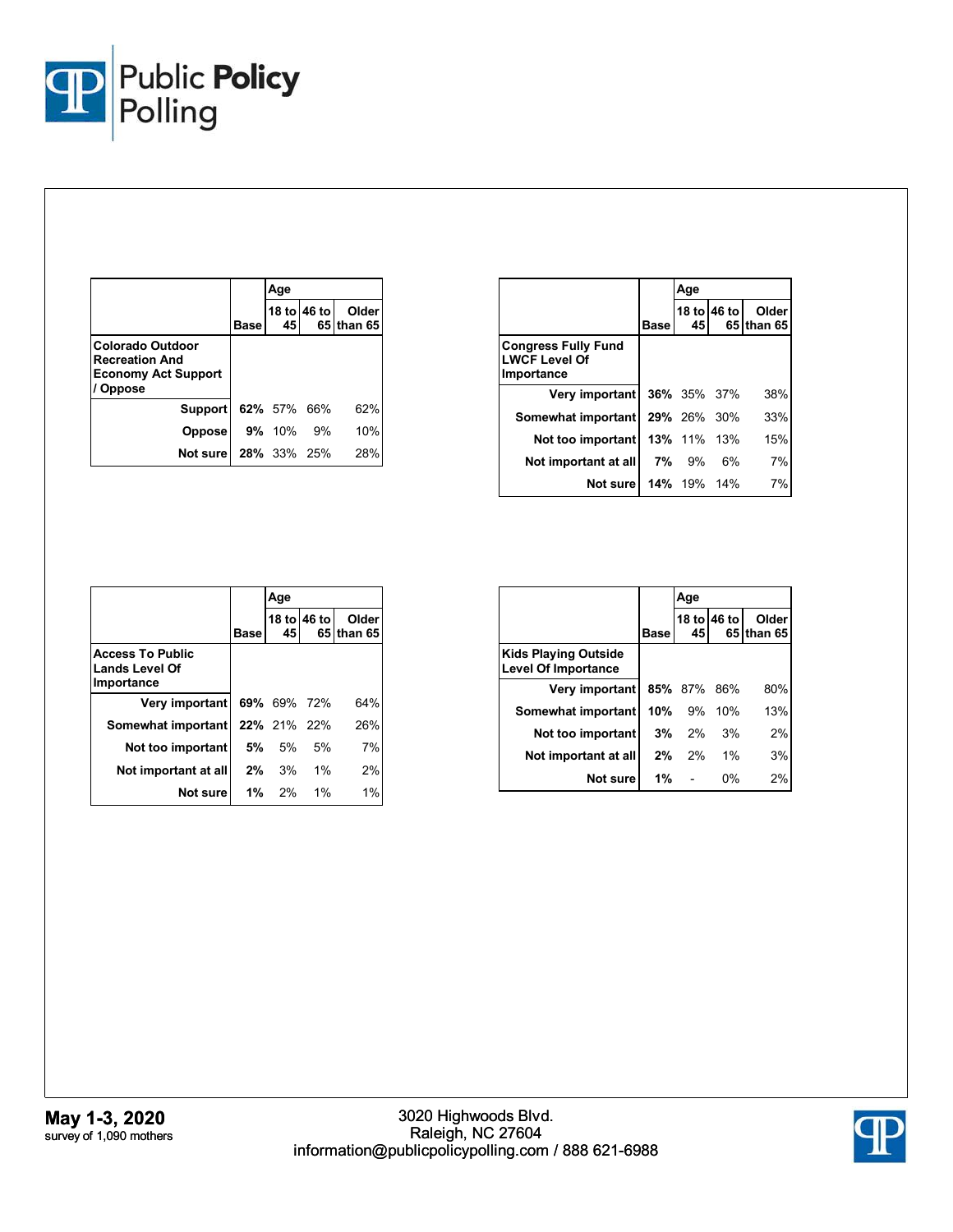

|                                                                                                |      | Age         |             |                     |
|------------------------------------------------------------------------------------------------|------|-------------|-------------|---------------------|
|                                                                                                | Base | 45          | 18 to 46 to | Older<br>65 than 65 |
| <b>Future Generations</b><br><b>Learn To Camp With</b><br><b>Family Level Of</b><br>Importance |      |             |             |                     |
| Very important                                                                                 |      | 75% 73% 78% |             | 74%                 |
| Somewhat important                                                                             |      | 19% 21% 16% |             | 20%                 |
| Not too important                                                                              |      | $4\%$ 3%    | 4%          | 5%                  |
| Not important at all                                                                           |      | $1\%$ 2%    | $1\%$       | $1\%$               |
| Not surel                                                                                      | 1%   |             | $1\%$       | $1\%$               |

|                                                                     |             | Age            |             |                     |
|---------------------------------------------------------------------|-------------|----------------|-------------|---------------------|
|                                                                     | <b>Base</b> | 45             | 18 to 46 to | Older<br>65 than 65 |
| Living In A State With<br><b>Clean Water Level Of</b><br>Importance |             |                |             |                     |
| Very important                                                      |             | <b>94%</b> 93% | 95%         | 93%                 |
| Somewhat important                                                  | 5% l        | 7%             | 5%          | 5%                  |
| Not too important                                                   | $1\%$       | $1\%$          | 1%          | 1%                  |
| Not important at all                                                | <b>0%</b>   |                | 0%          | 0%                  |
| Not sure                                                            | 0%          |                |             | 0%                  |

|                                                                                                                    |             | Age         |             |                     |
|--------------------------------------------------------------------------------------------------------------------|-------------|-------------|-------------|---------------------|
|                                                                                                                    | <b>Base</b> | 45          | 18 to 46 to | Older<br>65 than 65 |
| <b>Future Generations</b><br><b>Able To Play Outside</b><br><b>Without Pollution</b><br><b>Level Of Importance</b> |             |             |             |                     |
| Very important                                                                                                     |             | 81% 81% 81% |             | 82%                 |
| Somewhat important                                                                                                 |             | 14% 12%     | 15%         | 13%                 |
| Not too important                                                                                                  | 3%          | 4%          | 3%          | 3%                  |
| Not important at all                                                                                               | 2%          | 3%          | $1\%$       | $1\%$               |
| Not sure                                                                                                           | 1%          |             | $1\%$       | 1%                  |

|                                                                                                    |             | Age         |             |                     |
|----------------------------------------------------------------------------------------------------|-------------|-------------|-------------|---------------------|
|                                                                                                    | <b>Base</b> | 45          | 18 to 46 to | Older<br>65 than 65 |
| <b>Investing In Public</b><br><b>Lands And Recreation</b><br><b>Economy Level Of</b><br>Importance |             |             |             |                     |
| Very important                                                                                     |             | 60% 59% 62% |             | 58%                 |
| Somewhat important                                                                                 |             | 28% 27% 29% |             | 30%                 |
| Not too important                                                                                  |             | $6\%$ 5%    | 6%          | 8%                  |
| Not important at all                                                                               | $2\%$       | 5%          | 1%          | 1%                  |
| Not sure                                                                                           | $3\%$       | 3%          | 2%          | 4%                  |

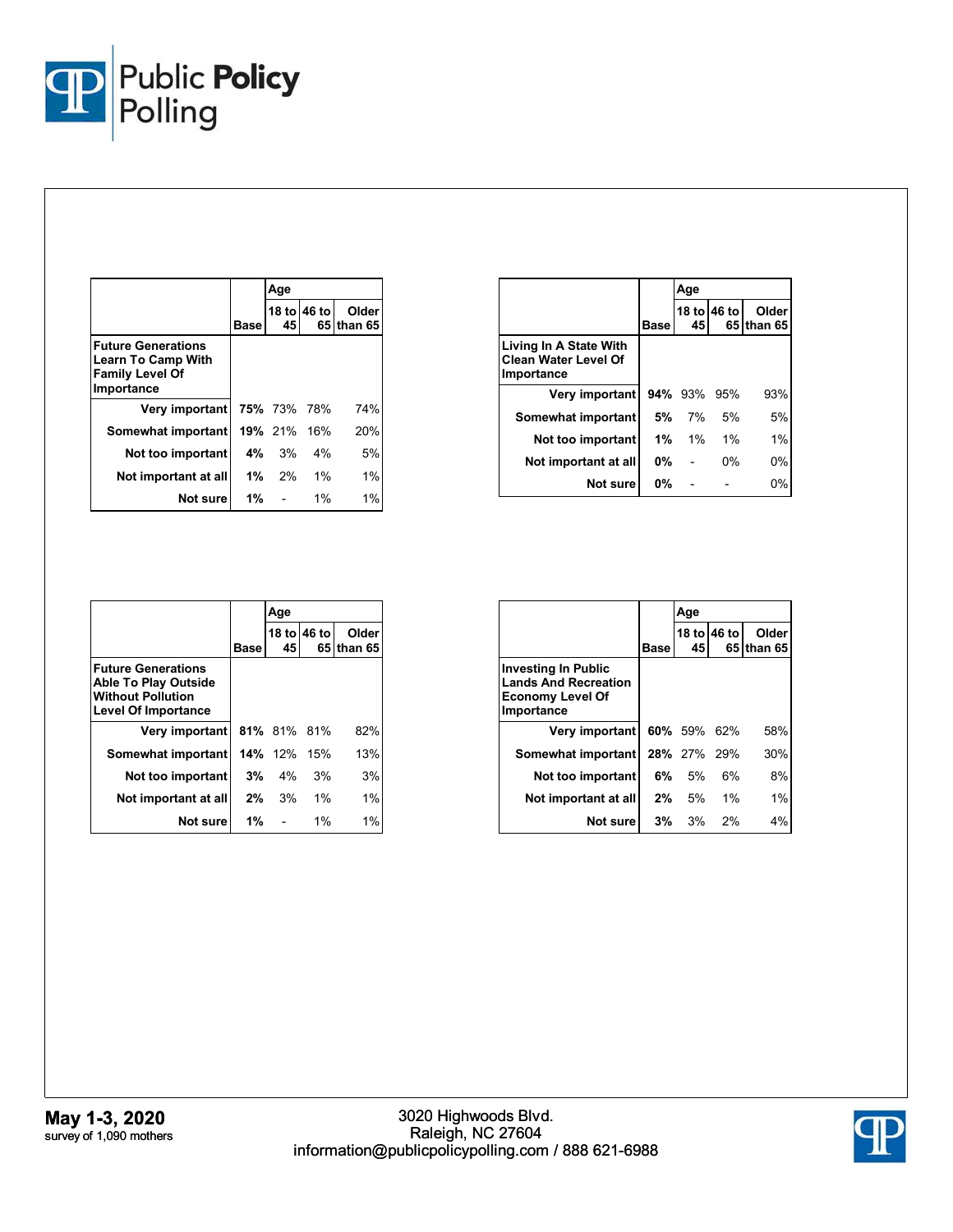

|                                                                                                |      | Age          |             |                     |
|------------------------------------------------------------------------------------------------|------|--------------|-------------|---------------------|
|                                                                                                | Base | 45           | 18 to 46 to | Older<br>65 than 65 |
| <b>Investing To Protect</b><br><b>Public Lands And</b><br><b>Waters Level Of</b><br>Importance |      |              |             |                     |
| Very important                                                                                 |      | 67% 65% 68%  |             | 69%                 |
| Somewhat important   21% 22% 22%                                                               |      |              |             | 19%                 |
| Not too important                                                                              | 5% o | 7%           | 4%          | 6%                  |
| Not important at all                                                                           |      | $2\%$ 3%     | $1\%$       | 2%                  |
| Not sure                                                                                       |      | <b>4%</b> 3% | 5%          | 4%                  |

|                                        |       | Urban / Suburban /<br>Rural |                                 |       |  |
|----------------------------------------|-------|-----------------------------|---------------------------------|-------|--|
|                                        |       |                             | Base   Urban   Suburban   Rural |       |  |
| <b>Coronavirus Level Of</b><br>Concern |       |                             |                                 |       |  |
| Very concerned                         | 52%   | 62%                         | 55%                             | 46%   |  |
| Somewhat concerned                     | 27%   | 20%                         | 26%                             | 30%   |  |
| Not that concerned                     | 20%   | 17%                         | 19%                             | 23%   |  |
| Not sure                               | $0\%$ | $1\%$                       | $0\%$                           | $1\%$ |  |

|                                                                                             |     | Urban / Suburban /<br>Rural |                           |     |
|---------------------------------------------------------------------------------------------|-----|-----------------------------|---------------------------|-----|
|                                                                                             |     |                             | Base Urban Suburban Rural |     |
| <b>Keeping Kids Active</b><br><b>During Social</b><br><b>Distancing Level Of</b><br>Concern |     |                             |                           |     |
| Very concerned                                                                              | 40% | 38%                         | 40%                       | 40% |
| Somewhat concerned                                                                          | 24% | 31%                         | 24%                       | 21% |
| Not that concerned                                                                          | 33% | 26%                         | 33%                       | 35% |
| Not sure                                                                                    | 4%  | 4%                          | $4\%$                     | 4%  |

|                                                                                        |     | Urban / Suburban /<br>Rural |                           |       |  |
|----------------------------------------------------------------------------------------|-----|-----------------------------|---------------------------|-------|--|
|                                                                                        |     |                             | Base Urban Suburban Rural |       |  |
| <b>Pre-Existing</b><br><b>Conditions And</b><br><b>Coronavirus Level Of</b><br>Concern |     |                             |                           |       |  |
| Very concerned                                                                         | 63% | 66%                         | 62%                       | 62%   |  |
| Somewhat concerned                                                                     | 28% | 23%                         | 28%                       | 29%   |  |
| Not that concerned                                                                     | 8%  | 10%                         | 8%                        | 8%    |  |
| Not sure                                                                               | 1%  | $1\%$                       | $1\%$                     | $1\%$ |  |

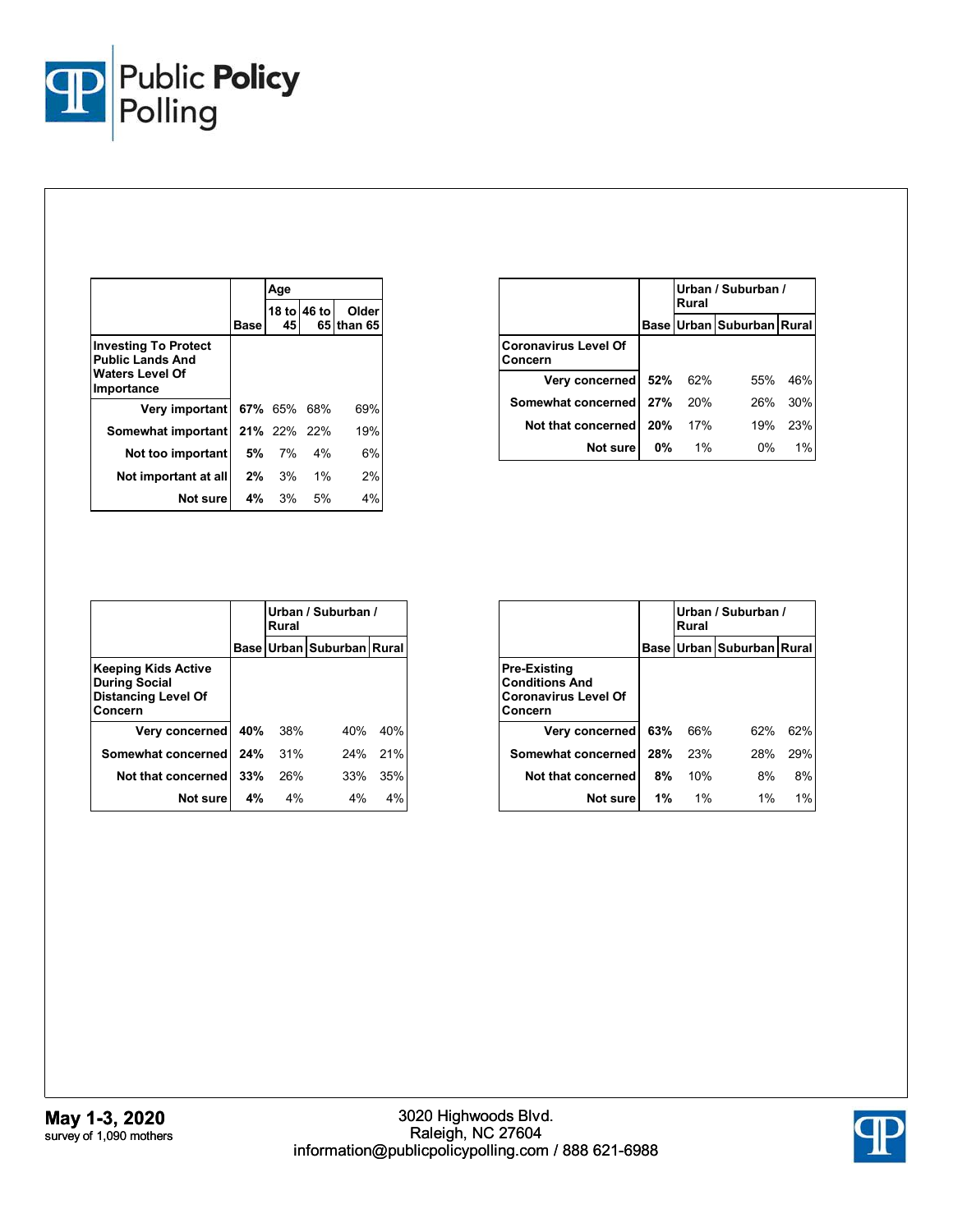

|                                                                                   |     | Urban / Suburban /<br>Rural |                           |      |
|-----------------------------------------------------------------------------------|-----|-----------------------------|---------------------------|------|
|                                                                                   |     |                             | Base Urban Suburban Rural |      |
| <b>Access To Outdoors</b><br><b>During Coronavirus</b><br><b>Level Of Concern</b> |     |                             |                           |      |
| Very concerned                                                                    | 53% | 49%                         | 52%                       | .55% |
| Somewhat concerned                                                                | 24% | 25%                         | 28%                       | 22%  |
| Not that concerned                                                                | 21% | 24%                         | 19%                       | 22%  |
| Not sure                                                                          | 2%  | 2%                          | $1\%$                     | 2%   |

|                                                      |     | Rural | Urban / Suburban /        |     |
|------------------------------------------------------|-----|-------|---------------------------|-----|
|                                                      |     |       | Base Urban Suburban Rural |     |
| Think of Self as<br><b>Mountain Mama Yes /</b><br>N٥ |     |       |                           |     |
| Yesl                                                 | 56% | 68%   | 59%                       | 50% |
| Nol                                                  | 28% | 18%   | 26%                       | 34% |
| Not sure                                             | 15% | 14%   | 15%                       | 16% |

|                                                                                                 |     | Urban / Suburban /<br>Rural |                           |     |
|-------------------------------------------------------------------------------------------------|-----|-----------------------------|---------------------------|-----|
|                                                                                                 |     |                             | Base Urban Suburban Rural |     |
| <b>Colorado Outdoor</b><br><b>Recreation And</b><br><b>Economy Act Support</b><br><b>Oppose</b> |     |                             |                           |     |
| <b>Support</b>                                                                                  | 62% | 68%                         | 65%                       | 55% |
| <b>Oppose</b>                                                                                   | 9%  | 10%                         | 5%                        | 16% |
| Not sure                                                                                        | 28% | 22%                         | 30%                       | 29% |

|                                                                  |     | Urban / Suburban /<br>Rural |                                 |     |
|------------------------------------------------------------------|-----|-----------------------------|---------------------------------|-----|
|                                                                  |     |                             | Base   Urban   Suburban   Rural |     |
| <b>Congress Fully Fund</b><br><b>LWCF Level Of</b><br>Importance |     |                             |                                 |     |
| Very important                                                   | 36% | 48%                         | 38%                             | 31% |
| Somewhat important                                               | 29% | 25%                         | 32%                             | 30% |
| Not too important                                                | 13% | 10%                         | 7%                              | 18% |
| Not important at all                                             | 7%  | 7%                          | 6%                              | 9%  |
| Not sure                                                         | 14% | 10%                         | 17%                             | 13% |

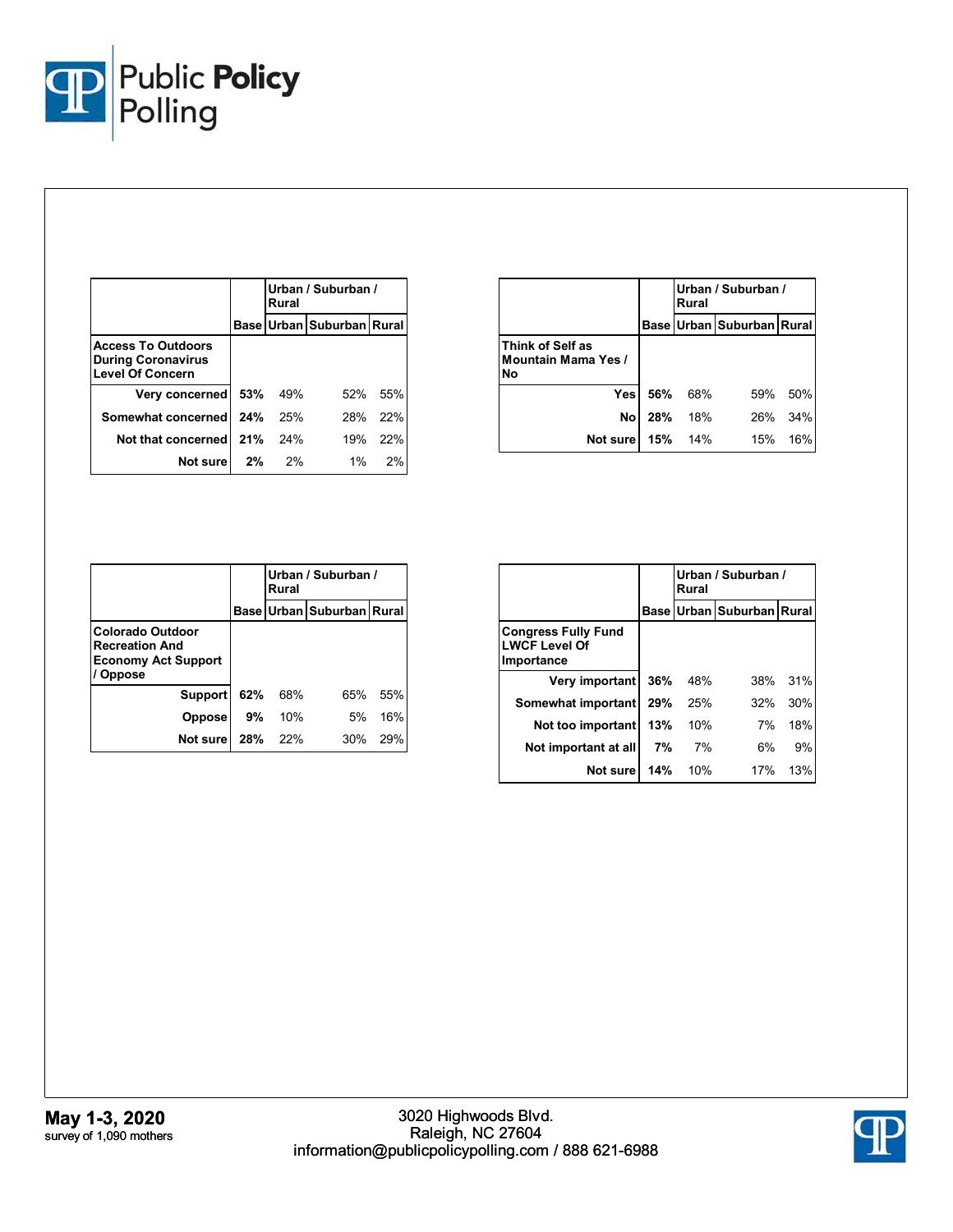

|                                                                |     | Urban / Suburban /<br>Rural |                               |     |
|----------------------------------------------------------------|-----|-----------------------------|-------------------------------|-----|
|                                                                |     |                             | Base Urban   Suburban   Rural |     |
| <b>Access To Public</b><br><b>Lands Level Of</b><br>Importance |     |                             |                               |     |
| Very important                                                 | 69% | 71%                         | 71%                           | 67% |
| Somewhat important                                             | 22% | 23%                         | 22%                           | 22% |
| Not too important                                              | 5%  | 2%                          | 4%                            | 8%  |
| Not important at all                                           | 2%  | 2%                          | 2%                            | 2%  |
| Not sure                                                       | 1%  | 2%                          | $1\%$                         | 1%  |

|                                                           |       | Urban / Suburban /<br>Rural |                                 |     |
|-----------------------------------------------------------|-------|-----------------------------|---------------------------------|-----|
|                                                           |       |                             | Base   Urban   Suburban   Rural |     |
| <b>Kids Playing Outside</b><br><b>Level Of Importance</b> |       |                             |                                 |     |
| Very important                                            | 85%   | 83%                         | 83%                             | 87% |
| Somewhat important                                        | 10%   | 10%                         | 14%                             | 8%  |
| Not too important                                         | 3%    | 3%                          | 2%                              | 3%  |
| Not important at all                                      | 2%    | 3%                          | 1%                              | 2%  |
| Not sure                                                  | $1\%$ | 1%                          | $1\%$                           | 0%  |

|                                                                                                |       | Urban / Suburban /<br>Rural |                           |       |
|------------------------------------------------------------------------------------------------|-------|-----------------------------|---------------------------|-------|
|                                                                                                |       |                             | Base Urban Suburban Rural |       |
| <b>Future Generations</b><br><b>Learn To Camp With</b><br><b>Family Level Of</b><br>Importance |       |                             |                           |       |
| Very important                                                                                 | 75%   | 73%                         | 72%                       | 79%   |
| Somewhat important                                                                             | 19%   | 20%                         | 22%                       | 16%   |
| Not too important                                                                              | 4%    | 3%                          | 4%                        | 5%    |
| Not important at all                                                                           | $1\%$ | 3%                          | $1\%$                     | 1%    |
| Not sure                                                                                       | 1%    | $0\%$                       | 1%                        | $0\%$ |

|                                                                     |           | Urban / Suburban /<br>Rural |                                 |     |
|---------------------------------------------------------------------|-----------|-----------------------------|---------------------------------|-----|
|                                                                     |           |                             | Base   Urban   Suburban   Rural |     |
| Living In A State With<br><b>Clean Water Level Of</b><br>Importance |           |                             |                                 |     |
| Very important                                                      | 94%       | 99%                         | 94%                             | 92% |
| Somewhat important                                                  | 5%        | 1%                          | 6%                              | 7%  |
| Not too important                                                   | 1%        |                             | $0\%$                           | 1%  |
| Not important at all                                                | <b>0%</b> | 0%                          | $0\%$                           |     |
| Not sure                                                            | <b>0%</b> |                             |                                 | 0%  |

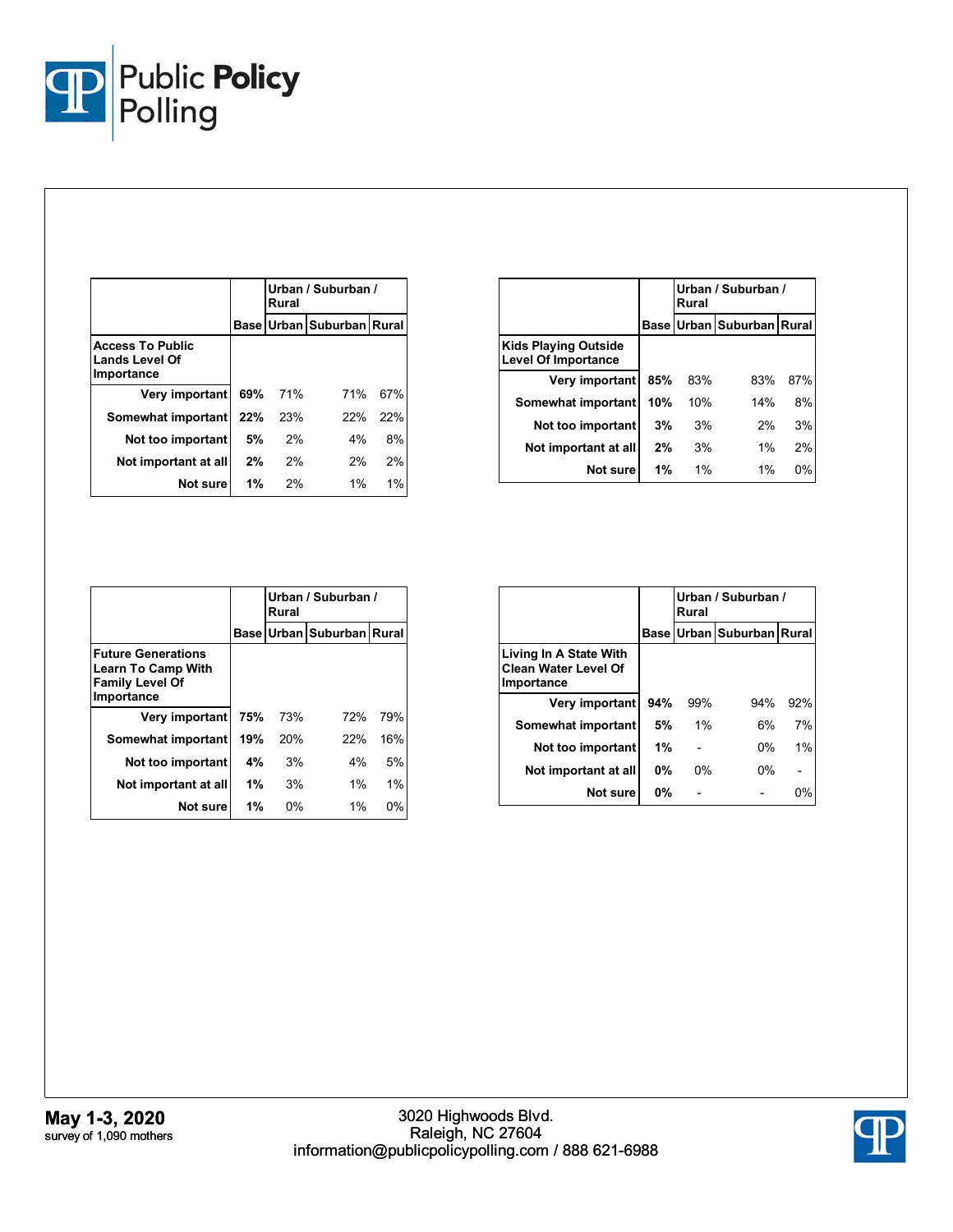

|                                                                                                                    |     | Urban / Suburban /<br>Rural |                           |       |
|--------------------------------------------------------------------------------------------------------------------|-----|-----------------------------|---------------------------|-------|
|                                                                                                                    |     |                             | Base Urban Suburban Rural |       |
| <b>Future Generations</b><br><b>Able To Play Outside</b><br><b>Without Pollution</b><br><b>Level Of Importance</b> |     |                             |                           |       |
| Very important                                                                                                     | 81% | 89%                         | 81%                       | 78%   |
| Somewhat important                                                                                                 | 14% | 6%                          | 15%                       | 15%   |
| Not too important                                                                                                  | 3%  | 2%                          | 2%                        | 4%    |
| Not important at all                                                                                               | 2%  | 2%                          | 2%                        | 1%    |
| Not sure                                                                                                           | 1%  | $1\%$                       |                           | $1\%$ |

|                                                                                             |     | Urban / Suburban /<br>Rural |                                 |     |
|---------------------------------------------------------------------------------------------|-----|-----------------------------|---------------------------------|-----|
|                                                                                             |     |                             | Base   Urban   Suburban   Rural |     |
| Investing In Public<br><b>Lands And Recreation</b><br><b>Economy Level Of</b><br>Importance |     |                             |                                 |     |
| Very important                                                                              | 60% | 67%                         | 63%                             | 55% |
| Somewhat important                                                                          | 28% | 23%                         | 27%                             | 32% |
| Not too important                                                                           | 6%  | 4%                          | 4%                              | 9%  |
| Not important at all                                                                        | 2%  | 3%                          | 2%                              | 2%  |
| Not sure                                                                                    | 3%  | 3%                          | 3%                              | 2%  |

|                                                                                                |     | Urban / Suburban /<br>Rural |                           |     |
|------------------------------------------------------------------------------------------------|-----|-----------------------------|---------------------------|-----|
|                                                                                                |     |                             | Base Urban Suburban Rural |     |
| <b>Investing To Protect</b><br><b>Public Lands And</b><br><b>Waters Level Of</b><br>Importance |     |                             |                           |     |
| Very important                                                                                 | 67% | 74%                         | 67%                       | 64% |
| Somewhat important                                                                             | 21% | 19%                         | 21%                       | 23% |
| Not too important                                                                              | 5%  | 2%                          | 4%                        | 7%  |
| Not important at all                                                                           | 2%  | 2%                          | 3%                        | 2%  |
| Not sure                                                                                       | 4%  | 4%                          | 5%                        | 3%  |

|                                        |     | <b>State</b>          |       |
|----------------------------------------|-----|-----------------------|-------|
|                                        |     | Base Colorado Montana |       |
| <b>Coronavirus Level Of</b><br>Concern |     |                       |       |
| Very concerned                         | 52% | 56%                   | 48%   |
| Somewhat concerned                     | 27% | 24%                   | 30%   |
| Not that concerned                     | 20% | 20%                   | 21%   |
| Not sure                               | 0%  | 0%                    | $1\%$ |

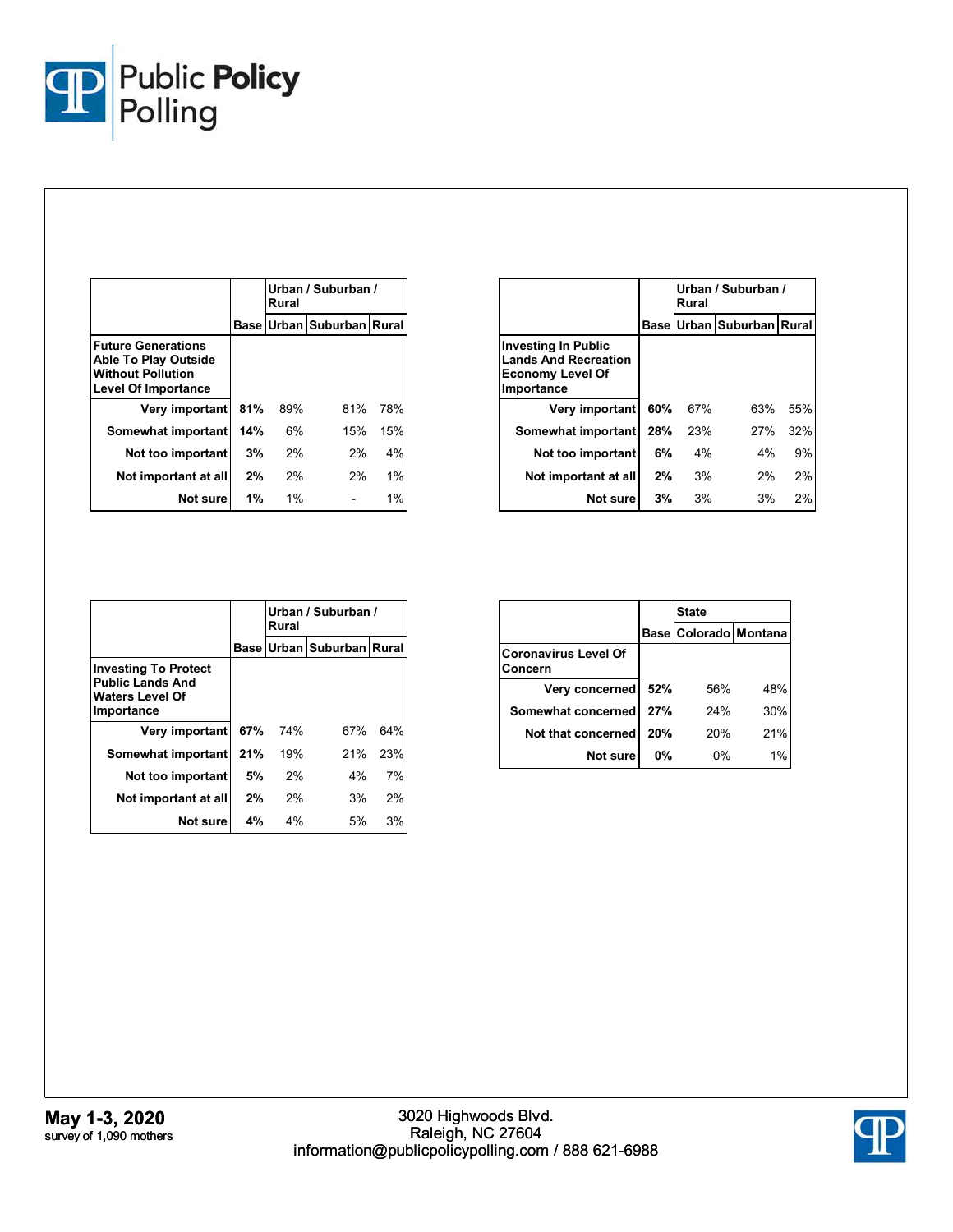

|                                                                                      |     | <b>State</b>          |     |
|--------------------------------------------------------------------------------------|-----|-----------------------|-----|
|                                                                                      |     | Base Colorado Montana |     |
| Keeping Kids Active<br><b>During Social</b><br><b>Distancing Level Of</b><br>Concern |     |                       |     |
| Very concerned                                                                       | 40% | 40%                   | 40% |
| Somewhat concerned                                                                   | 24% | 22%                   | 25% |
| Not that concerned                                                                   | 33% | 34%                   | 31% |
| Not sure                                                                             | 4%  | 5%                    | 3%  |

|                                                                                        |     | <b>State</b>              |     |  |
|----------------------------------------------------------------------------------------|-----|---------------------------|-----|--|
|                                                                                        |     | Base   Colorado   Montana |     |  |
| <b>Pre-Existing</b><br><b>Conditions And</b><br><b>Coronavirus Level Of</b><br>Concern |     |                           |     |  |
| Very concerned                                                                         | 63% | 62%                       | 63% |  |
| Somewhat concerned                                                                     | 28% | 28%                       | 28% |  |
| Not that concerned                                                                     | 8%  | 8%                        | 9%  |  |
| Not sure                                                                               | 1%  | 1%                        | 0%  |  |

|                                                                                   |     | <b>State</b>          |     |
|-----------------------------------------------------------------------------------|-----|-----------------------|-----|
|                                                                                   |     | Base Colorado Montana |     |
| <b>Access To Outdoors</b><br><b>During Coronavirus</b><br><b>Level Of Concern</b> |     |                       |     |
| Very concerned                                                                    | 53% | 51%                   | 54% |
| Somewhat concerned                                                                | 24% | 26%                   | 23% |
| Not that concerned                                                                | 21% | 22%                   | 21% |
| Not sure                                                                          | 2%  | $1\%$                 | 2%  |

|                                                      |     | <b>State</b>          |     |
|------------------------------------------------------|-----|-----------------------|-----|
|                                                      |     | Base Colorado Montana |     |
| Think of Self as<br><b>Mountain Mama Yes /</b><br>No |     |                       |     |
| Yesl                                                 | 56% | 59%                   | 53% |
| No                                                   | 28% | 28%                   | 29% |
| Not sure                                             | 15% | 13%                   | 17% |

|                                                                                                 |     | <b>State</b>         |
|-------------------------------------------------------------------------------------------------|-----|----------------------|
|                                                                                                 |     | <b>Base Colorado</b> |
| <b>Colorado Outdoor</b><br><b>Recreation And</b><br><b>Economy Act Support</b><br><b>Oppose</b> |     |                      |
| Support                                                                                         | 62% | 62%                  |
| <b>Oppose</b>                                                                                   | 9%  | 9%                   |
| Not sure                                                                                        | 28% | 28%                  |

|                                                                  |     | <b>State</b>              |     |  |
|------------------------------------------------------------------|-----|---------------------------|-----|--|
|                                                                  |     | Base   Colorado   Montana |     |  |
| <b>Congress Fully Fund</b><br><b>LWCF Level Of</b><br>Importance |     |                           |     |  |
| Very important                                                   | 36% | 39%                       | 34% |  |
| Somewhat important                                               | 29% | 31%                       | 28% |  |
| Not too important                                                | 13% | 11%                       | 15% |  |
| Not important at all                                             | 7%  | 7%                        | 8%  |  |
| Not sure                                                         | 14% | 13%                       | 15% |  |

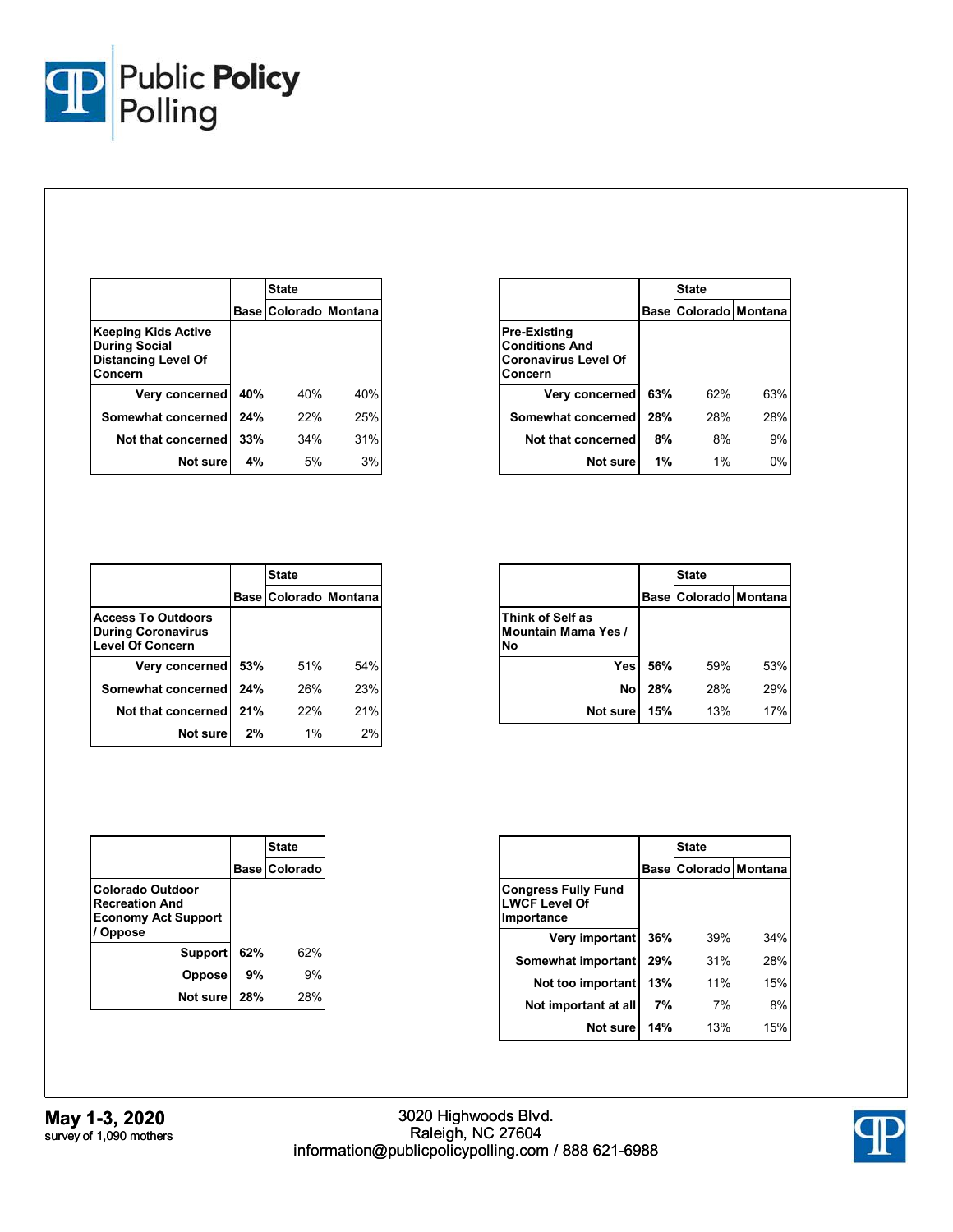

|                                                                |     | <b>State</b>          |     |  |
|----------------------------------------------------------------|-----|-----------------------|-----|--|
|                                                                |     | Base Colorado Montana |     |  |
| <b>Access To Public</b><br><b>Lands Level Of</b><br>Importance |     |                       |     |  |
| Very important                                                 | 69% | 71%                   | 68% |  |
| Somewhat important                                             | 22% | 22%                   | 23% |  |
| Not too important                                              | 5%  | 4%                    | 7%  |  |
| Not important at all                                           | 2%  | $1\%$                 | 2%  |  |
| Not sure                                                       | 1%  | $1\%$                 | 1%  |  |

|                                                           |     | <b>State</b>          |     |  |
|-----------------------------------------------------------|-----|-----------------------|-----|--|
|                                                           |     | Base Colorado Montana |     |  |
| <b>Kids Playing Outside</b><br><b>Level Of Importance</b> |     |                       |     |  |
| Very important                                            | 85% | 84%                   | 86% |  |
| Somewhat important                                        | 10% | 11%                   | 10% |  |
| Not too important                                         | 3%  | 3%                    | 2%  |  |
| Not important at all                                      | 2%  | $1\%$                 | 2%  |  |
| Not sure                                                  | 1%  | 1%                    | 0%  |  |

|                                                                                                |     | <b>State</b>          |     |  |
|------------------------------------------------------------------------------------------------|-----|-----------------------|-----|--|
|                                                                                                |     | Base Colorado Montana |     |  |
| <b>Future Generations</b><br><b>Learn To Camp With</b><br><b>Family Level Of</b><br>Importance |     |                       |     |  |
| Very important                                                                                 | 75% | 76%                   | 75% |  |
| Somewhat important                                                                             | 19% | 19%                   | 18% |  |
| Not too important                                                                              | 4%  | 4%                    | 4%  |  |
| Not important at all                                                                           | 1%  | 1%                    | 2%  |  |
| Not sure                                                                                       | 1%  | $0\%$                 | 1%  |  |

|                                                                     |     | <b>State</b>              |       |  |
|---------------------------------------------------------------------|-----|---------------------------|-------|--|
|                                                                     |     | Base   Colorado   Montana |       |  |
| Living In A State With<br><b>Clean Water Level Of</b><br>Importance |     |                           |       |  |
| Very important                                                      | 94% | 94%                       | 94%   |  |
| Somewhat important                                                  | 5%  | 5%                        | 6%    |  |
| Not too important                                                   | 1%  | 1%                        | $0\%$ |  |
| Not important at all                                                | 0%  | 0%                        |       |  |
| Not sure                                                            | 0%  | 0%                        |       |  |

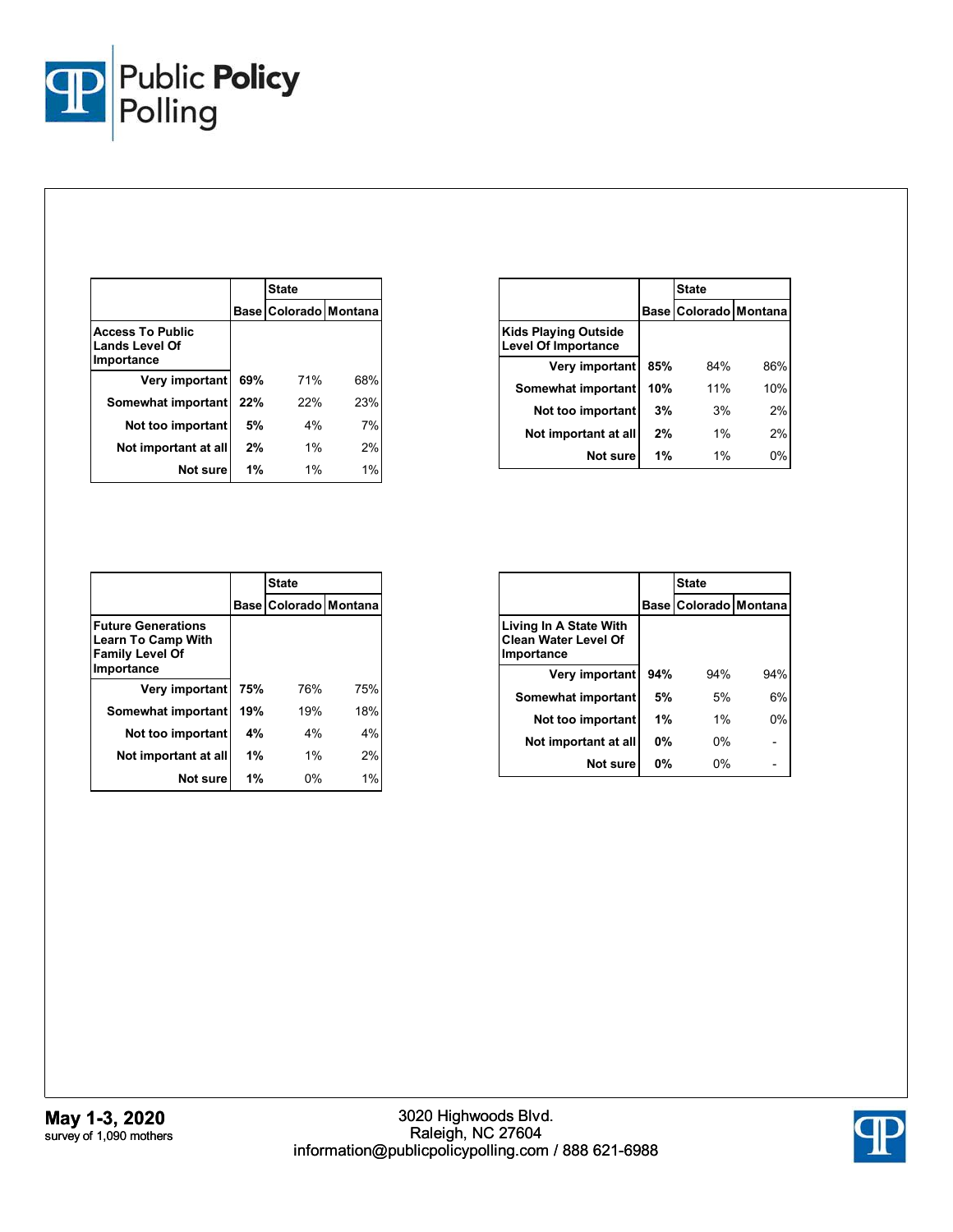

|                                                                                                                    |     | <b>State</b>              |     |
|--------------------------------------------------------------------------------------------------------------------|-----|---------------------------|-----|
|                                                                                                                    |     | Base   Colorado   Montana |     |
| <b>Future Generations</b><br><b>Able To Play Outside</b><br><b>Without Pollution</b><br><b>Level Of Importance</b> |     |                           |     |
| Very important                                                                                                     | 81% | 82%                       | 80% |
| Somewhat important                                                                                                 | 14% | 13%                       | 14% |
| Not too important                                                                                                  | 3%  | 3%                        | 3%  |
| Not important at all                                                                                               | 2%  | $1\%$                     | 2%  |
| Not sure                                                                                                           | 1%  | 0%                        | 1%  |

|                                                                                                    |     | <b>State</b>              |     |  |
|----------------------------------------------------------------------------------------------------|-----|---------------------------|-----|--|
|                                                                                                    |     | Base   Colorado   Montana |     |  |
| <b>Investing In Public</b><br><b>Lands And Recreation</b><br><b>Economy Level Of</b><br>Importance |     |                           |     |  |
| Very important                                                                                     | 60% | 62%                       | 58% |  |
| Somewhat important                                                                                 | 28% | 26%                       | 31% |  |
| Not too important                                                                                  | 6%  | 8%                        | 5%  |  |
| Not important at all                                                                               | 2%  | 2%                        | 3%  |  |
| Not sure                                                                                           | 3%  | 2%                        | 3%  |  |

|                                                                                                |     | <b>State</b>          |     |  |
|------------------------------------------------------------------------------------------------|-----|-----------------------|-----|--|
|                                                                                                |     | Base Colorado Montana |     |  |
| <b>Investing To Protect</b><br><b>Public Lands And</b><br><b>Waters Level Of</b><br>Importance |     |                       |     |  |
| Very important                                                                                 | 67% | 68%                   | 66% |  |
| Somewhat important                                                                             | 21% | 21%                   | 22% |  |
| Not too important                                                                              | 5%  | 5%                    | 6%  |  |
| Not important at all                                                                           | 2%  | 2%                    | 2%  |  |
| Not sure                                                                                       | 4%  | 4%                    | 4%  |  |

|                                        |     | Mode                      |         |  |
|----------------------------------------|-----|---------------------------|---------|--|
|                                        |     | <b>Base Landline Text</b> |         |  |
| <b>Coronavirus Level Of</b><br>Concern |     |                           |         |  |
| Very concerned                         | 52% |                           | 53% 52% |  |
| Somewhat concerned                     | 27% |                           | 27% 27% |  |
| Not that concerned                     | 20% |                           | 19% 22% |  |
| Not sure                               | 0%  | 1%                        |         |  |

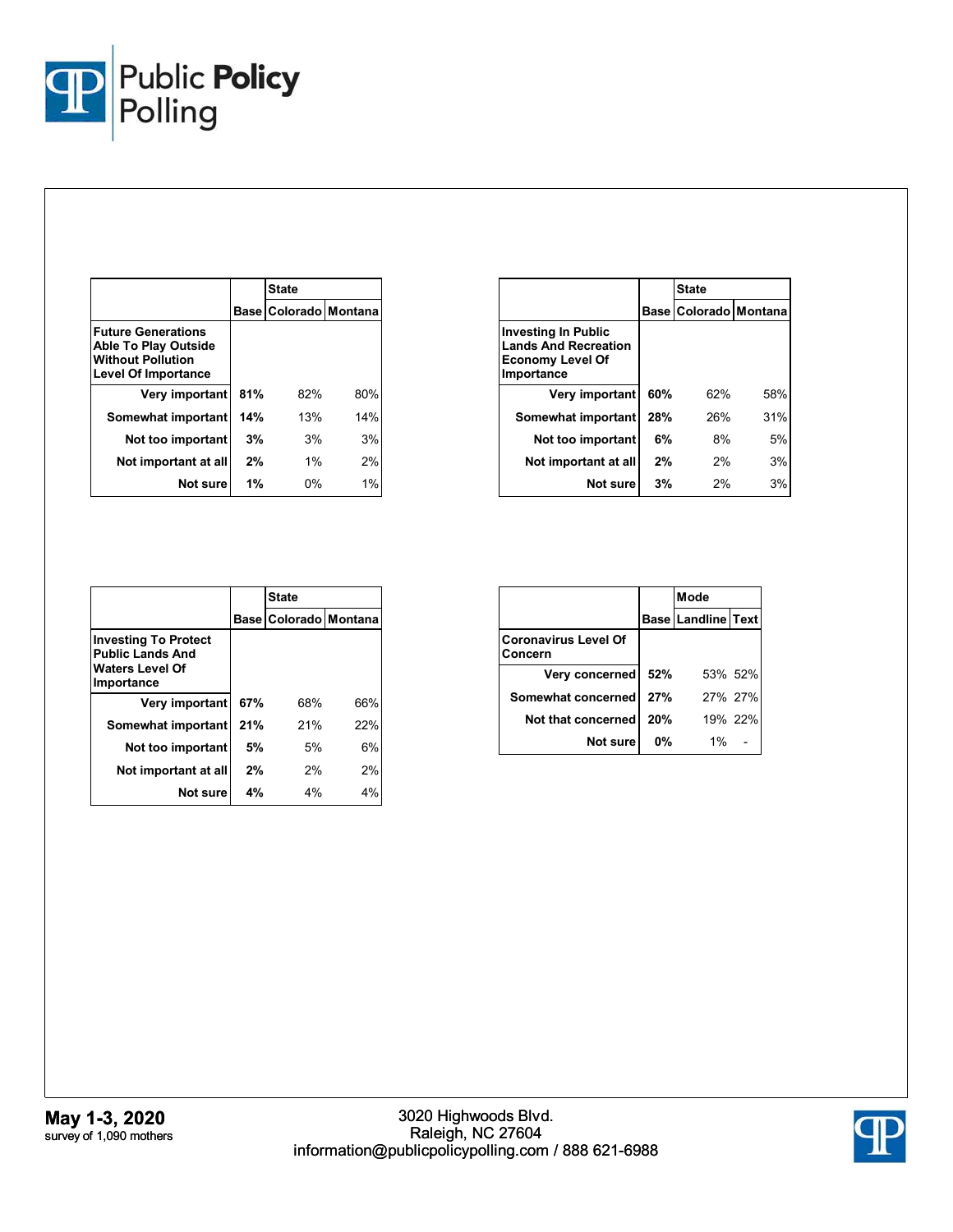

|                                                                                      |     | Mode                      |         |
|--------------------------------------------------------------------------------------|-----|---------------------------|---------|
|                                                                                      |     | <b>Base Landline Text</b> |         |
| Keeping Kids Active<br><b>During Social</b><br><b>Distancing Level Of</b><br>Concern |     |                           |         |
| Very concerned                                                                       | 40% |                           | 43% 37% |
| Somewhat concerned                                                                   | 24% |                           | 20% 27% |
| Not that concerned                                                                   | 33% |                           | 30% 35% |
| Not sure                                                                             | 4%  |                           | 7% 1%   |

|                                                                                        |     | Mode                      |         |
|----------------------------------------------------------------------------------------|-----|---------------------------|---------|
|                                                                                        |     | <b>Base Landline Text</b> |         |
| <b>Pre-Existing</b><br><b>Conditions And</b><br><b>Coronavirus Level Of</b><br>Concern |     |                           |         |
| <b>Very concerned</b>                                                                  | 63% |                           | 65% 61% |
| Somewhat concerned                                                                     | 28% |                           | 25% 31% |
| Not that concerned                                                                     | 8%  | 9%                        | 8%      |
| Not sure                                                                               | 1%  | 1%                        | $1\%$   |

|                                                                                   |     | Mode                      |         |
|-----------------------------------------------------------------------------------|-----|---------------------------|---------|
|                                                                                   |     | <b>Base Landline Text</b> |         |
| <b>Access To Outdoors</b><br><b>During Coronavirus</b><br><b>Level Of Concern</b> |     |                           |         |
| Very concerned                                                                    | 53% |                           | 47% 59% |
| Somewhat concerned                                                                | 24% |                           | 24% 25% |
| Not that concerned                                                                | 21% |                           | 26% 16% |
| Not sure                                                                          | 2%  | 3%                        | $0\%$   |

|                                               |                | Mode                   |         |  |
|-----------------------------------------------|----------------|------------------------|---------|--|
|                                               |                | Base   Landline   Text |         |  |
| Think of Self as<br>Mountain Mama Yes /<br>N٥ |                |                        |         |  |
|                                               | <b>Yes</b> 56% |                        | 46% 66% |  |
| <b>No</b>                                     | 28%            |                        | 39% 18% |  |
| Not sure                                      | 15%            |                        | 14% 17% |  |

|                                                                                          |     | Mode                      |         |  |
|------------------------------------------------------------------------------------------|-----|---------------------------|---------|--|
|                                                                                          |     | <b>Base Landline Text</b> |         |  |
| Colorado Outdoor<br><b>Recreation And</b><br><b>Economy Act Support</b><br><b>Oppose</b> |     |                           |         |  |
| Support                                                                                  | 62% |                           | 56% 66% |  |
| <b>Oppose</b>                                                                            | 9%  | 18%                       | 3%      |  |
| Not sure                                                                                 | 28% |                           | 26% 30% |  |

|                                                                  |     | Mode                      |         |  |
|------------------------------------------------------------------|-----|---------------------------|---------|--|
|                                                                  |     | <b>Base Landline Text</b> |         |  |
| <b>Congress Fully Fund</b><br><b>LWCF Level Of</b><br>Importance |     |                           |         |  |
| Very important                                                   | 36% |                           | 32% 41% |  |
| Somewhat important                                               | 29% |                           | 30% 29% |  |
| Not too important                                                | 13% |                           | 21% 4%  |  |
| Not important at all                                             | 7%  |                           | 10% 5%  |  |
| Not sure                                                         | 14% |                           | 7% 21%  |  |

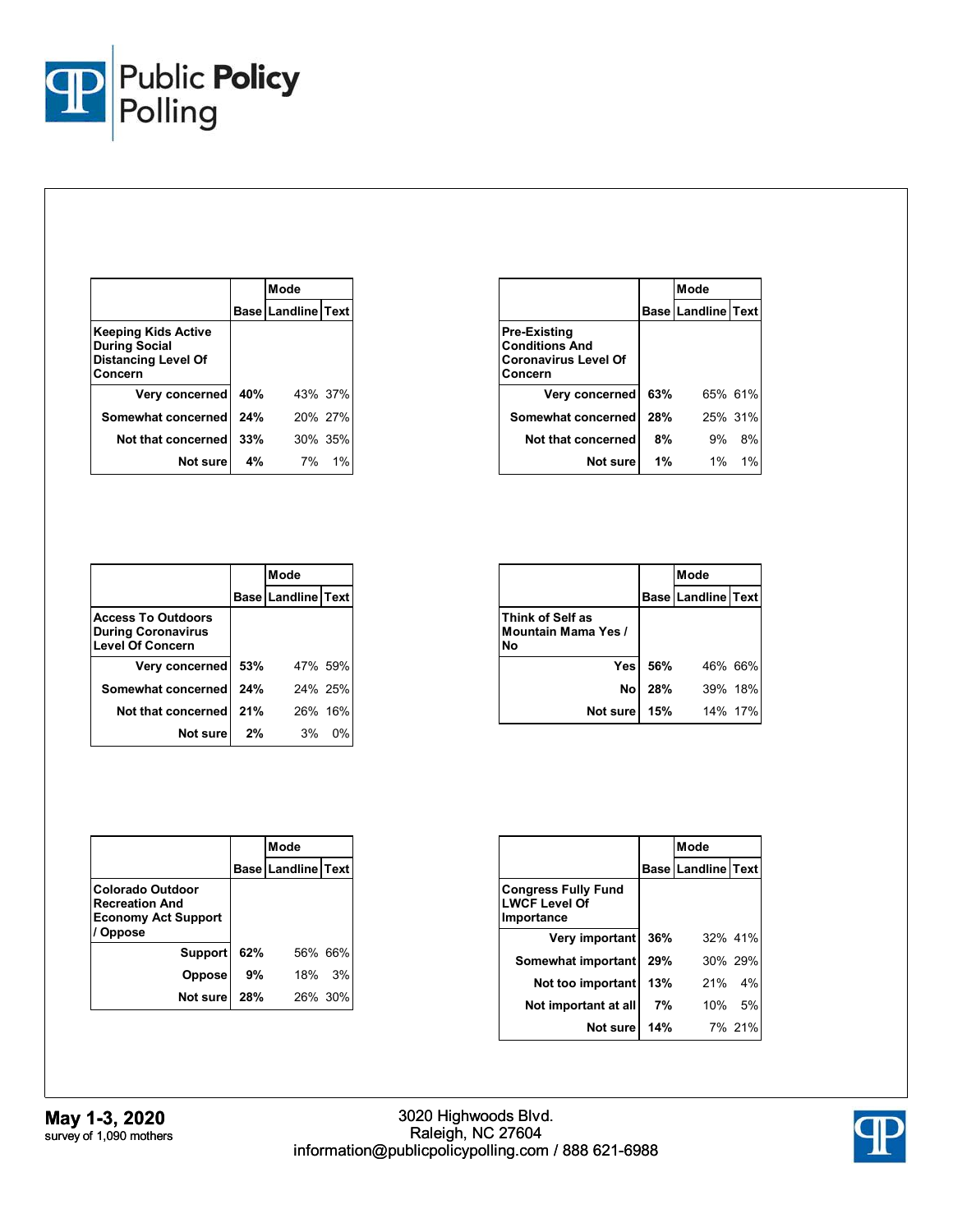

|                                                                |     | Mode                      |         |  |
|----------------------------------------------------------------|-----|---------------------------|---------|--|
|                                                                |     | <b>Base Landline Text</b> |         |  |
| <b>Access To Public</b><br><b>Lands Level Of</b><br>Importance |     |                           |         |  |
| Very important                                                 | 69% |                           | 64% 74% |  |
| Somewhat important                                             | 22% |                           | 22% 23% |  |
| Not too important                                              | 5%  | 10%                       | 1%      |  |
| Not important at all                                           | 2%  | 3%                        | 1%      |  |
| Not sure                                                       | 1%  | 2%                        | 1%      |  |

|                                                           |     | Mode                      |         |
|-----------------------------------------------------------|-----|---------------------------|---------|
|                                                           |     | <b>Base Landline Text</b> |         |
| <b>Kids Playing Outside</b><br><b>Level Of Importance</b> |     |                           |         |
| Very important                                            | 85% |                           | 82% 88% |
| Somewhat important                                        | 10% |                           | 10% 10% |
| Not too important                                         | 3%  | 4%                        | 2%      |
| Not important at all                                      | 2%  | 3%                        | 1%      |
| Not sure                                                  | 1%  | $1\%$                     |         |

|                                                                                                |     | Mode                      |         |
|------------------------------------------------------------------------------------------------|-----|---------------------------|---------|
|                                                                                                |     | <b>Base Landline Text</b> |         |
| <b>Future Generations</b><br><b>Learn To Camp With</b><br><b>Family Level Of</b><br>Importance |     |                           |         |
| Very important                                                                                 | 75% |                           | 74% 77% |
| Somewhat important                                                                             | 19% |                           | 18% 19% |
| Not too important                                                                              | 4%  | 6%                        | 2%      |
| Not important at all                                                                           | 1%  | 1%                        | 1%      |
| Not sure                                                                                       | 1%  | $1\%$                     | 0%      |

|                                                                     |       | Mode                      |         |  |
|---------------------------------------------------------------------|-------|---------------------------|---------|--|
|                                                                     |       | <b>Base Landline Text</b> |         |  |
| Living In A State With<br><b>Clean Water Level Of</b><br>Importance |       |                           |         |  |
| Very important                                                      | 94%   |                           | 90% 97% |  |
| Somewhat important                                                  | 5%    | 8%                        | 3%      |  |
| Not too important                                                   | $1\%$ | $1\%$                     |         |  |
| Not important at all                                                | 0%    | 0%                        |         |  |
| Not sure                                                            | 0%    | 0%                        |         |  |

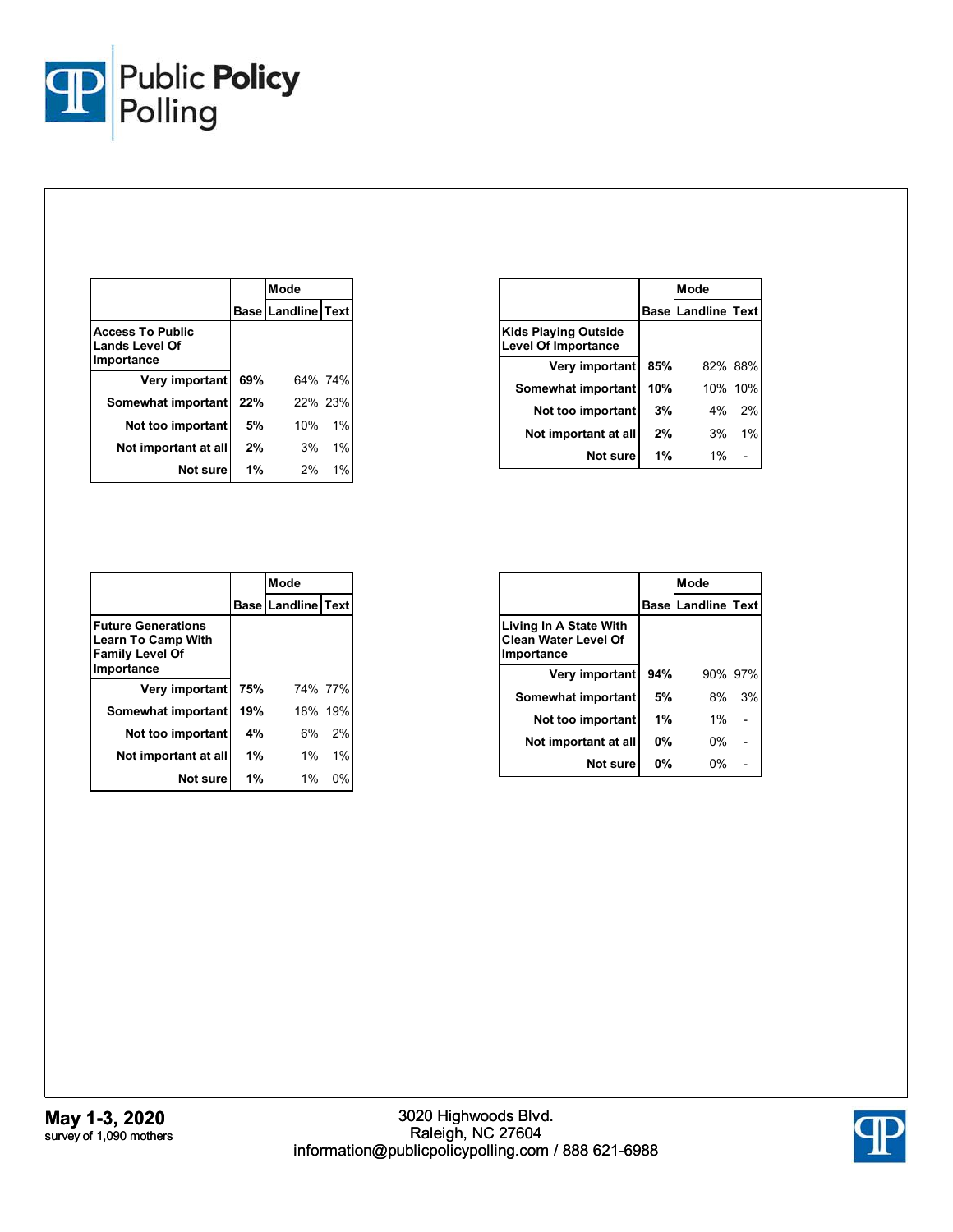

|                                                                                                                    |     | Mode                      |         |
|--------------------------------------------------------------------------------------------------------------------|-----|---------------------------|---------|
|                                                                                                                    |     | <b>Base Landline Text</b> |         |
| <b>Future Generations</b><br><b>Able To Play Outside</b><br><b>Without Pollution</b><br><b>Level Of Importance</b> |     |                           |         |
| Very important                                                                                                     | 81% | 75% 86%                   |         |
| Somewhat important                                                                                                 | 14% |                           | 16% 12% |
| Not too important                                                                                                  | 3%  | 6%                        | 0%      |
| Not important at all                                                                                               | 2%  | 2%                        | 1%      |
| Not sure                                                                                                           | 1%  | $1\%$                     | 0%      |

|                                                                                                    |     | Mode                      |         |
|----------------------------------------------------------------------------------------------------|-----|---------------------------|---------|
|                                                                                                    |     | <b>Base Landline Text</b> |         |
| <b>Investing In Public</b><br><b>Lands And Recreation</b><br><b>Economy Level Of</b><br>Importance |     |                           |         |
| Very important                                                                                     | 60% |                           | 52% 66% |
| Somewhat important                                                                                 | 28% |                           | 31% 27% |
| Not too important                                                                                  | 6%  |                           | 10% 3%  |
| Not important at all                                                                               | 2%  | 3%                        | 2%      |
| Not sure                                                                                           | 3%  |                           | 4% 2%   |

|                                                                                                |     | Mode                   |         |
|------------------------------------------------------------------------------------------------|-----|------------------------|---------|
|                                                                                                |     | Base   Landline   Text |         |
| <b>Investing To Protect</b><br><b>Public Lands And</b><br><b>Waters Level Of</b><br>Importance |     |                        |         |
| Very important                                                                                 | 67% |                        | 61% 72% |
| Somewhat important                                                                             | 21% |                        | 24% 19% |
| Not too important                                                                              | 5%  | 9%                     | 3%      |
| Not important at all                                                                           | 2%  | 3%                     | 2%      |
| Not sure                                                                                       | 4%  | 4%                     | 4%      |

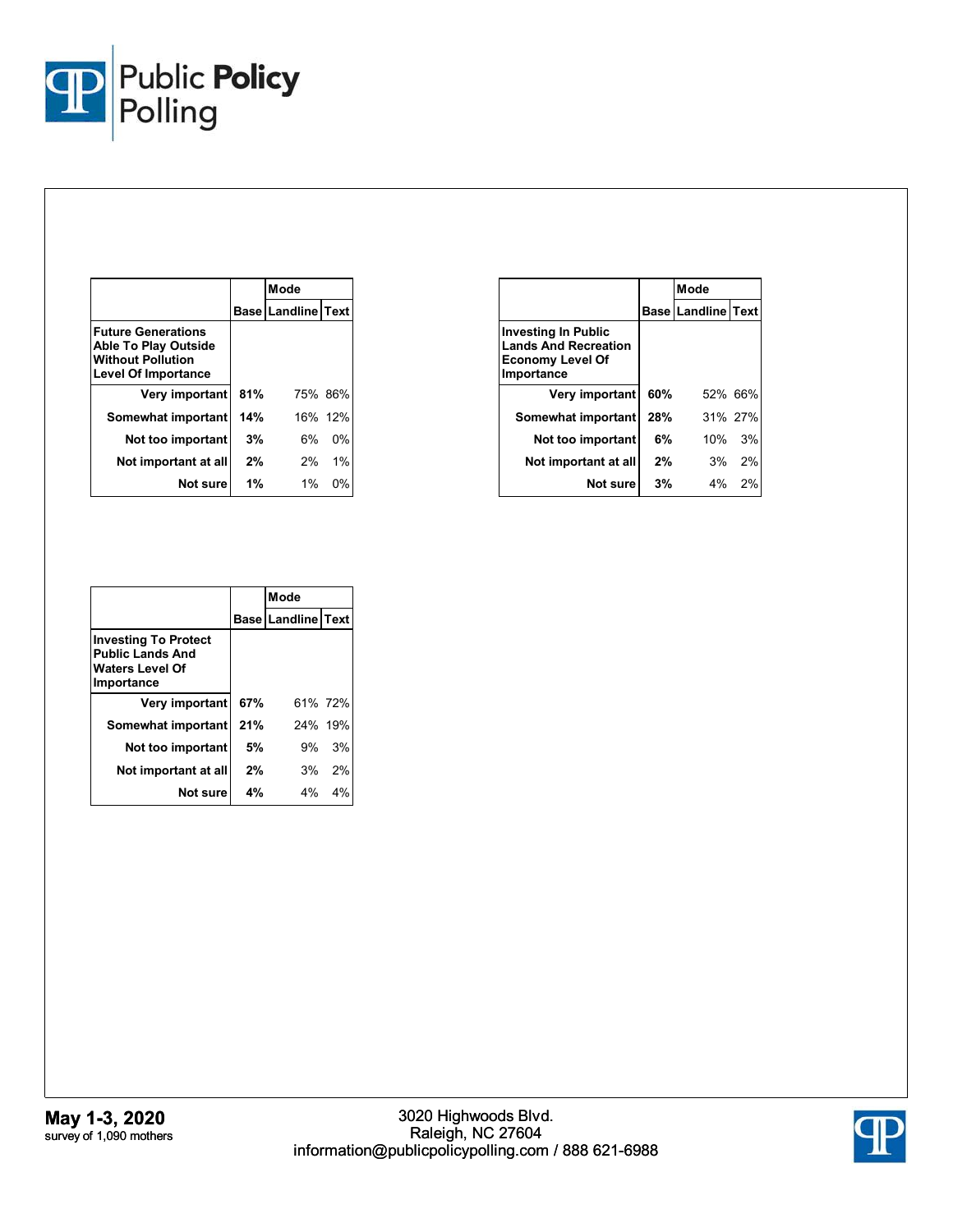

|                                        |     | Colorado-Party |     |                                                                      | <b>Montana-Party</b> |     |       |
|----------------------------------------|-----|----------------|-----|----------------------------------------------------------------------|----------------------|-----|-------|
|                                        |     |                |     | Base Democrat Republican Independent Democrat Republican Independent |                      |     |       |
| <b>Coronavirus Level Of</b><br>Concern |     |                |     |                                                                      |                      |     |       |
| Very concerned                         | 52% | 83%            | 31% | 52%                                                                  | 77%                  | 25% | 47%   |
| Somewhat concerned                     | 27% | 15%            | 37% | 22%                                                                  | 21%                  | 39% | 26%   |
| Not that concerned                     | 20% | 2%             | 32% | 26%                                                                  | 2%                   | 34% | 27%   |
| Not sure                               | 0%  | 0%             | ۰   | ۰                                                                    | 0%                   | 2%  | $0\%$ |

|                                                                                             |     | <b>Colorado-Party</b> |     |                                                                      | <b>Montana-Party</b> |     |     |
|---------------------------------------------------------------------------------------------|-----|-----------------------|-----|----------------------------------------------------------------------|----------------------|-----|-----|
|                                                                                             |     |                       |     | Base Democrat Republican Independent Democrat Republican Independent |                      |     |     |
| <b>Keeping Kids Active</b><br><b>During Social</b><br><b>Distancing Level Of</b><br>Concern |     |                       |     |                                                                      |                      |     |     |
| Very concerned                                                                              | 40% | 44%                   | 36% | 39%                                                                  | 43%                  | 37% | 41% |
| Somewhat concerned                                                                          | 24% | 26%                   | 15% | 24%                                                                  | 34%                  | 18% | 26% |
| Not that concerned                                                                          | 33% | 26%                   | 42% | 34%                                                                  | 20%                  | 42% | 30% |
| Not sure                                                                                    | 4%  | 5%                    | 8%  | 2%                                                                   | 3%                   | 3%  | 4%  |

|                                                                                 |     | Colorado-Party |     |                                                                      | <b>Montana-Party</b> |     |     |
|---------------------------------------------------------------------------------|-----|----------------|-----|----------------------------------------------------------------------|----------------------|-----|-----|
|                                                                                 |     |                |     | Base Democrat Republican Independent Democrat Republican Independent |                      |     |     |
| Pre-Existing<br><b>Conditions And</b><br><b>Coronavirus Level Of</b><br>Concern |     |                |     |                                                                      |                      |     |     |
| Very concerned                                                                  | 63% | 80%            | 46% | 59%                                                                  | 82%                  | 50% | 58% |
| Somewhat concerned                                                              | 28% | 15%            | 38% | 32%                                                                  | 16%                  | 37% | 29% |
| Not that concerned                                                              | 8%  | 4%             | 14% | 7%                                                                   | 3%                   | 13% | 11% |
| Not sure                                                                        | 1%  | 2%             | 1%  | 1%                                                                   | ۰                    | 0%  | 2%  |

|                                                                                   |     |     | <b>Colorado-Party</b> |     |     | <b>Montana-Party</b> |                                                                      |  |
|-----------------------------------------------------------------------------------|-----|-----|-----------------------|-----|-----|----------------------|----------------------------------------------------------------------|--|
|                                                                                   |     |     |                       |     |     |                      | Base Democrat Republican Independent Democrat Republican Independent |  |
| <b>Access To Outdoors</b><br><b>During Coronavirus</b><br><b>Level Of Concern</b> |     |     |                       |     |     |                      |                                                                      |  |
| Verv concerned                                                                    | 53% | 50% | 52%                   | 52% | 50% | 57%                  | 54%                                                                  |  |
| Somewhat concerned                                                                | 24% | 28% | 21%                   | 28% | 26% | 24%                  | 16%                                                                  |  |
| Not that concerned                                                                | 21% | 21% | 25%                   | 19% | 20% | 18%                  | 28%                                                                  |  |
| Not sure                                                                          | 2%  | 1%  | 1%                    | 1%  | 4%  | 1%                   | 2%                                                                   |  |

|                                                      |     | <b>Colorado-Party</b> |     |     | <b>Montana-Party</b> |     |                                                                      |
|------------------------------------------------------|-----|-----------------------|-----|-----|----------------------|-----|----------------------------------------------------------------------|
|                                                      |     |                       |     |     |                      |     | Base Democrat Republican Independent Democrat Republican Independent |
| Think of Self as<br><b>Mountain Mama Yes /</b><br>No |     |                       |     |     |                      |     |                                                                      |
| Yes                                                  | 56% | 80%                   | 33% | 62% | 78%                  | 30% | 55%                                                                  |
| No                                                   | 28% | 14%                   | 46% | 25% | 13%                  | 48% | 23%                                                                  |
| Not sure                                             | 15% | 7%                    | 21% | 14% | 9%                   | 22% | 22%                                                                  |

|                                                                                   |     | Colorado-Party |     |                                      |  |  |  |  |
|-----------------------------------------------------------------------------------|-----|----------------|-----|--------------------------------------|--|--|--|--|
|                                                                                   |     |                |     | Base Democrat Republican Independent |  |  |  |  |
| Colorado Outdoor<br><b>Recreation And</b><br><b>Economy Act Support</b><br>Oppose |     |                |     |                                      |  |  |  |  |
| <b>Support</b>                                                                    | 62% | 84%            | 36% | 64%                                  |  |  |  |  |
| Oppose                                                                            | 9%  | 3%             | 21% | 6%                                   |  |  |  |  |
| Not sure                                                                          | 28% | 13%            | 43% | 30%                                  |  |  |  |  |

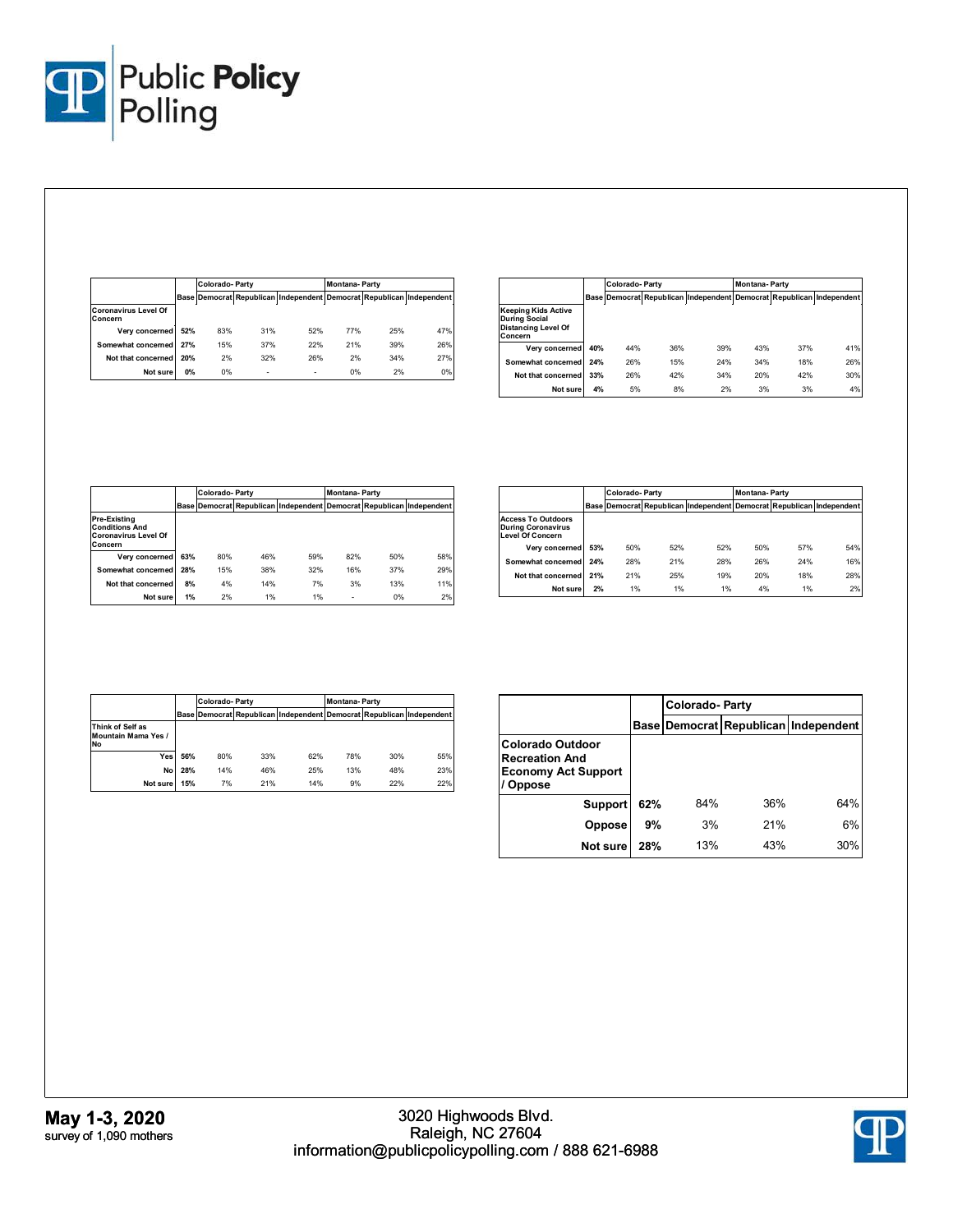

|                                                                  |     |     | Colorado-Party |                                                                      |     | <b>Montana-Party</b> |     |  |
|------------------------------------------------------------------|-----|-----|----------------|----------------------------------------------------------------------|-----|----------------------|-----|--|
|                                                                  |     |     |                | Base Democrat Republican Independent Democrat Republican Independent |     |                      |     |  |
| <b>Congress Fully Fund</b><br><b>LWCF Level Of</b><br>Importance |     |     |                |                                                                      |     |                      |     |  |
| Very important                                                   | 36% | 60% | 18%            | 36%                                                                  | 53% | 19%                  | 31% |  |
| Somewhat important                                               | 29% | 27% | 32%            | 34%                                                                  | 25% | 29%                  | 32% |  |
| Not too important                                                | 13% | 3%  | 21%            | 9%                                                                   | 8%  | 22%                  | 13% |  |
| Not important at all                                             | 7%  | 2%  | 13%            | 6%                                                                   | 6%  | 9%                   | 9%  |  |
| Not sure                                                         | 14% | 8%  | 16%            | 15%                                                                  | 9%  | 21%                  | 15% |  |

|                                                                |     |     | <b>Colorado-Party</b> |                                                                      |     | <b>Montana-Party</b> |     |  |
|----------------------------------------------------------------|-----|-----|-----------------------|----------------------------------------------------------------------|-----|----------------------|-----|--|
|                                                                |     |     |                       | Base Democrat Republican Independent Democrat Republican Independent |     |                      |     |  |
| <b>Access To Public</b><br><b>Lands Level Of</b><br>Importance |     |     |                       |                                                                      |     |                      |     |  |
| Very important                                                 | 69% | 79% | 59%                   | 73%                                                                  | 76% | 58%                  | 72% |  |
| Somewhat important                                             | 22% | 15% | 27%                   | 25%                                                                  | 20% | 28%                  | 18% |  |
| Not too important                                              | 5%  | 3%  | 10%                   | 1%                                                                   | 4%  | 9%                   | 6%  |  |
| Not important at all                                           | 2%  | ٠   | 3%                    | 2%                                                                   | ٠   | 4%                   | 3%  |  |
| Not sure                                                       | 1%  | 3%  | 1%                    | 1%                                                                   | ٠   | 1%                   | 2%  |  |

|                                                           |     | Colorado-Party |     |                                                                      | <b>Montana-Party</b> |     |     |  |
|-----------------------------------------------------------|-----|----------------|-----|----------------------------------------------------------------------|----------------------|-----|-----|--|
|                                                           |     |                |     | Base Democrat Republican Independent Democrat Republican Independent |                      |     |     |  |
| <b>Kids Playing Outside</b><br><b>Level Of Importance</b> |     |                |     |                                                                      |                      |     |     |  |
| Very important                                            | 85% | 83%            | 84% | 83%                                                                  | 91%                  | 84% | 82% |  |
| Somewhat important                                        | 10% | 11%            | 8%  | 13%                                                                  | 7%                   | 10% | 13% |  |
| Not too important                                         | 3%  | 4%             | 3%  | 2%                                                                   | 2%                   | 3%  | 1%  |  |
| Not important at all                                      | 2%  | 1%             | 3%  | 0%                                                                   | 0%                   | 3%  | 3%  |  |
| Not sure                                                  | 1%  | 1%             | 2%  | 1%                                                                   | ٠                    | ۰   | 0%  |  |

|                                                                                                |     | Colorado-Party |     |     | <b>Montana-Party</b> |     |                                                                      |
|------------------------------------------------------------------------------------------------|-----|----------------|-----|-----|----------------------|-----|----------------------------------------------------------------------|
|                                                                                                |     |                |     |     |                      |     | Base Democrat Republican Independent Democrat Republican Independent |
| <b>Future Generations</b><br><b>Learn To Camp With</b><br><b>Family Level Of</b><br>Importance |     |                |     |     |                      |     |                                                                      |
| Very important                                                                                 | 75% | 82%            | 73% | 72% | 82%                  | 70% | 74%                                                                  |
| Somewhat important                                                                             | 19% | 12%            | 23% | 24% | 13%                  | 21% | 19%                                                                  |
| Not too important                                                                              | 4%  | 5%             | 5%  | 3%  | 3%                   | 6%  | 3%                                                                   |
| Not important at all                                                                           | 1%  | 1%             | ٠   | 1%  | 1%                   | 2%  | 3%                                                                   |
| Not sure                                                                                       | 1%  | 0%             | 0%  | 1%  | 1%                   | 1%  | 0%                                                                   |

|                                                              |     | <b>Colorado-Party</b> |     |                                                                      | <b>Montana-Party</b> |     |     |
|--------------------------------------------------------------|-----|-----------------------|-----|----------------------------------------------------------------------|----------------------|-----|-----|
|                                                              |     |                       |     | Base Democrat Republican Independent Democrat Republican Independent |                      |     |     |
| Living In A State With<br>Clean Water Level Of<br>Importance |     |                       |     |                                                                      |                      |     |     |
| Very important                                               | 94% | 97%                   | 88% | 96%                                                                  | 98%                  | 90% | 92% |
| Somewhat important                                           | 5%  | 2%                    | 9%  | 4%                                                                   | 1%                   | 9%  | 8%  |
| Not too important                                            | 1%  | ٠                     | 2%  | 1%                                                                   | 0%                   | 1%  | ۰   |
| Not important at all                                         | 0%  | 0%                    | 1%  | -                                                                    | ٠                    | ۰   |     |
| Not sure                                                     | 0%  | ٠                     | 1%  | -                                                                    | ٠                    | ٠   |     |

|                                                                                                                    |     | <b>Colorado-Party</b> |     |                              | <b>Montana-Party</b> |     |                                                                      |
|--------------------------------------------------------------------------------------------------------------------|-----|-----------------------|-----|------------------------------|----------------------|-----|----------------------------------------------------------------------|
|                                                                                                                    |     |                       |     |                              |                      |     | Base Democrat Republican Independent Democrat Republican Independent |
| <b>Future Generations</b><br><b>Able To Play Outside</b><br><b>Without Pollution</b><br><b>Level Of Importance</b> |     |                       |     |                              |                      |     |                                                                      |
| Verv important                                                                                                     | 81% | 92%                   | 67% | 86%                          | 94%                  | 70% | 76%                                                                  |
| Somewhat important                                                                                                 | 14% | 4%                    | 22% | 13%                          | 5%                   | 20% | 19%                                                                  |
| Not too important                                                                                                  | 3%  | 3%                    | 8%  | 1%                           | 2%                   | 4%  | 2%                                                                   |
| Not important at all                                                                                               | 2%  | 1%                    | 2%  | $\qquad \qquad \blacksquare$ | ۰                    | 4%  | 3%                                                                   |
| Not sure                                                                                                           | 1%  | ٠                     | 0%  | 1%                           | ۰                    | 2%  | ٠                                                                    |

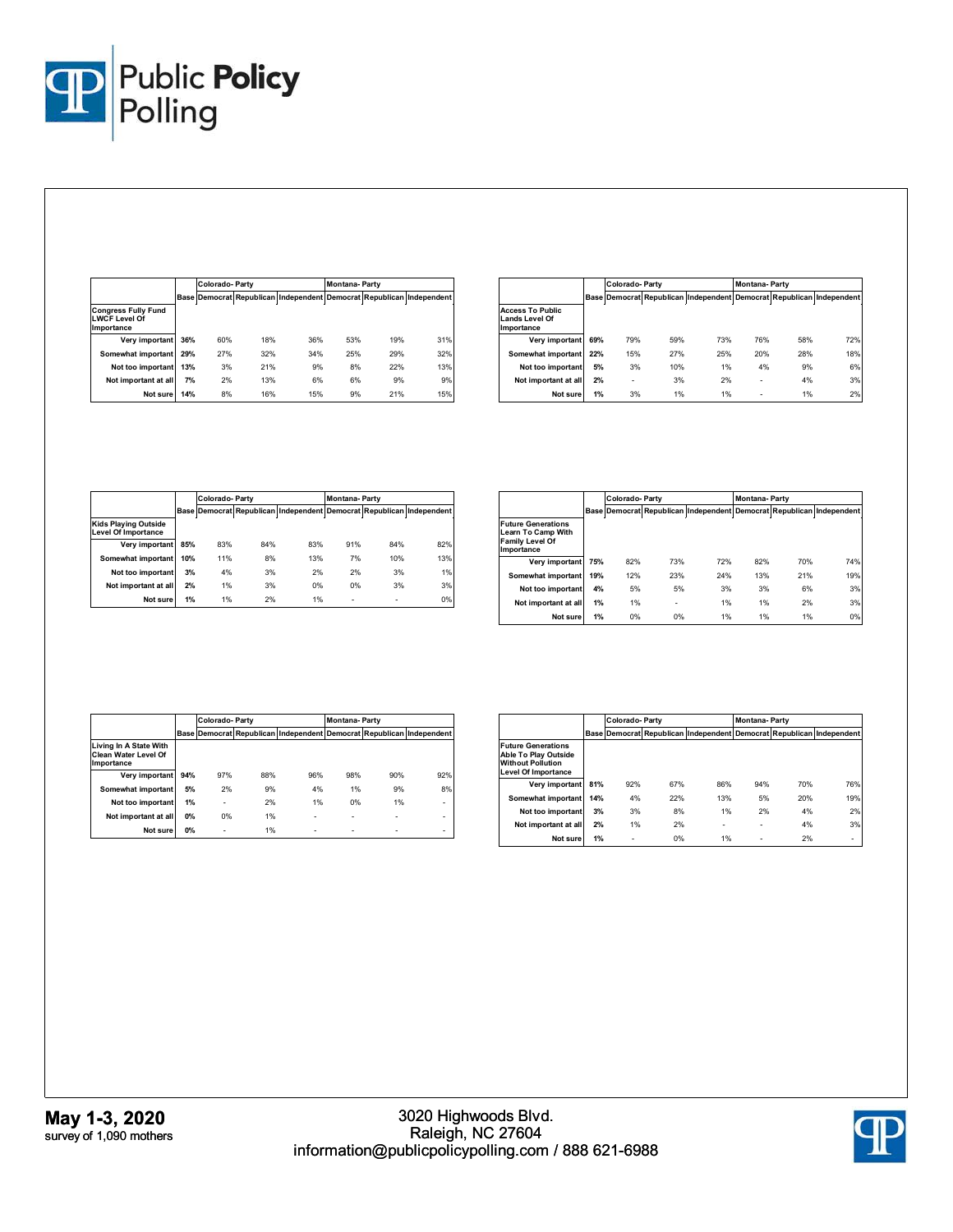

|                                                                                                    |     | <b>Colorado-Party</b> |     |                                                                      | <b>Montana-Party</b> |     |     |
|----------------------------------------------------------------------------------------------------|-----|-----------------------|-----|----------------------------------------------------------------------|----------------------|-----|-----|
|                                                                                                    |     |                       |     | Base Democrat Republican Independent Democrat Republican Independent |                      |     |     |
| <b>Investing In Public</b><br><b>Lands And Recreation</b><br><b>Economy Level Of</b><br>Importance |     |                       |     |                                                                      |                      |     |     |
| Very important                                                                                     | 60% | 82%                   | 40% | 63%                                                                  | 81%                  | 42% | 49% |
| Somewhat important                                                                                 | 28% | 10%                   | 40% | 28%                                                                  | 15%                  | 41% | 39% |
| Not too important                                                                                  | 6%  | 4%                    | 16% | 4%                                                                   | ۰                    | 7%  | 8%  |
| Not important at all                                                                               | 2%  | 2%                    | 3%  | 2%                                                                   | 0%                   | 5%  | 2%  |
| Not sure                                                                                           | 3%  | 2%                    | 1%  | 4%                                                                   | 3%                   | 4%  | 3%  |

|                                                                                                |     | Colorado-Party |     |     | <b>Montana-Party</b> |     |                                                                      |
|------------------------------------------------------------------------------------------------|-----|----------------|-----|-----|----------------------|-----|----------------------------------------------------------------------|
|                                                                                                |     |                |     |     |                      |     | Base Democrat Republican Independent Democrat Republican Independent |
| <b>Investing To Protect</b><br><b>Public Lands And</b><br><b>Waters Level Of</b><br>Importance |     |                |     |     |                      |     |                                                                      |
| Very important                                                                                 | 67% | 88%            | 53% | 63% | 83%                  | 54% | 62%                                                                  |
| Somewhat important                                                                             | 21% | 8%             | 29% | 25% | 12%                  | 26% | 31%                                                                  |
| Not too important                                                                              | 5%  | 3%             | 9%  | 3%  | 3%                   | 10% | 5%                                                                   |
| Not important at all                                                                           | 2%  | 0%             | 4%  | 3%  | 0%                   | 5%  | 1%                                                                   |
| Not sure                                                                                       | 4%  | 0%             | 5%  | 7%  | 2%                   | 6%  | 2%                                                                   |

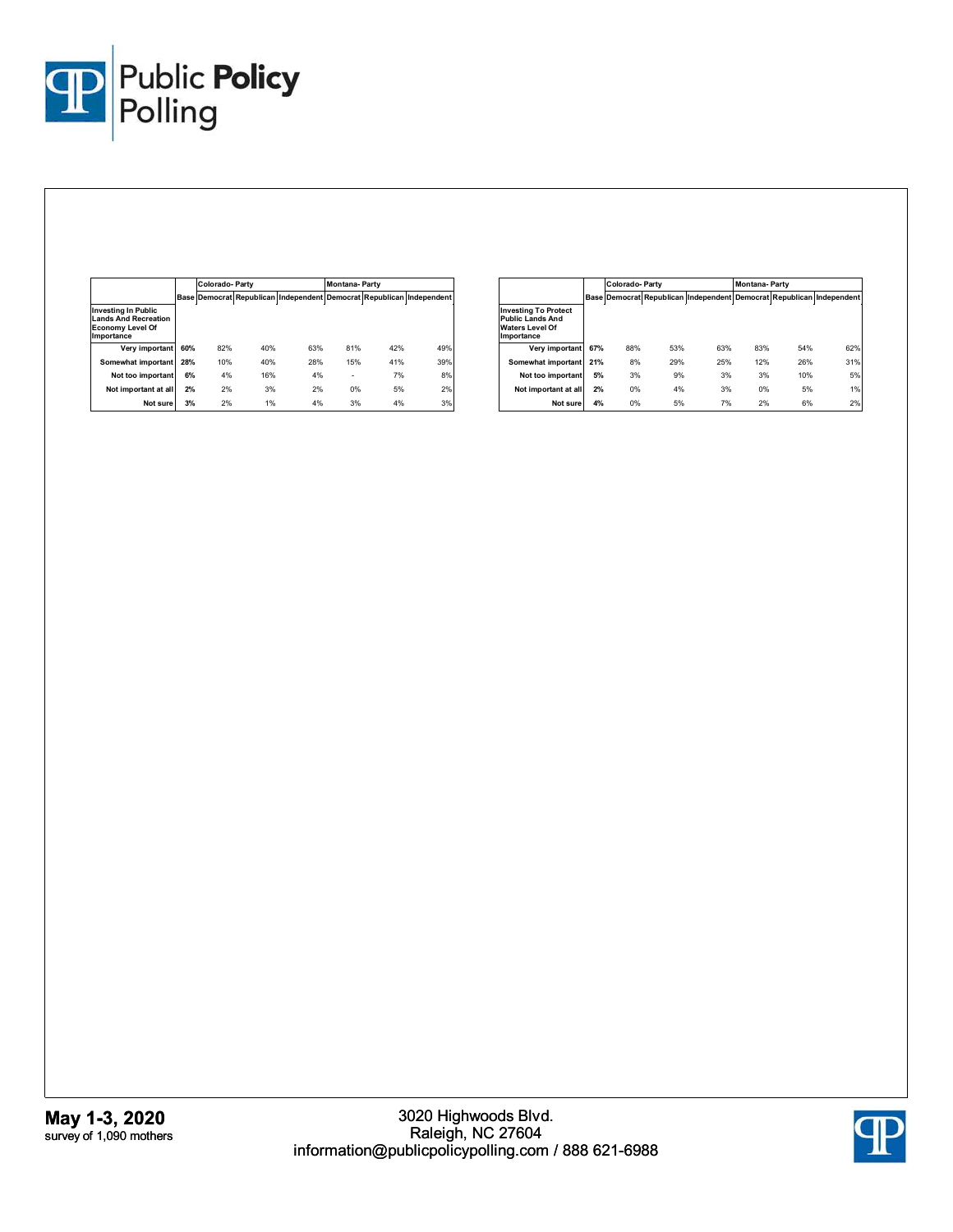

|                                        |     |     | Colorado-Urban /<br>Suburban / Rural           |     | Montana-Urban /<br>Suburban / Rural |     |     |
|----------------------------------------|-----|-----|------------------------------------------------|-----|-------------------------------------|-----|-----|
|                                        |     |     | Base Urban Suburban Rural Urban Suburban Rural |     |                                     |     |     |
| <b>Coronavirus Level Of</b><br>Concern |     |     |                                                |     |                                     |     |     |
| Very concerned                         | 52% | 62% | 56%                                            | 53% | 62%                                 | 51% | 43% |
| Somewhat concerned                     | 27% | 23% | 24%                                            | 25% | 18%                                 | 29% | 33% |
| Not that concerned                     | 20% | 15% | 19%                                            | 22% | 19%                                 | 20% | 23% |
| Not sure                               | 0%  |     | $0\%$                                          |     | 1%                                  |     | 1%  |

|                                                                                      |     | Colorado-Urban /<br>Suburban / Rural |                                                |     | Montana-Urban /<br>Suburban / Rural |     |     |
|--------------------------------------------------------------------------------------|-----|--------------------------------------|------------------------------------------------|-----|-------------------------------------|-----|-----|
|                                                                                      |     |                                      | Base Urban Suburban Rural Urban Suburban Rural |     |                                     |     |     |
| Keeping Kids Active<br><b>During Social</b><br><b>Distancing Level Of</b><br>Concern |     |                                      |                                                |     |                                     |     |     |
| Very concerned                                                                       | 40% | 37%                                  | 39%                                            | 42% | 39%                                 | 42% | 40% |
| Somewhat concerned                                                                   | 24% | 30%                                  | 22%                                            | 17% | 33%                                 | 27% | 23% |
| Not that concerned                                                                   | 33% | 28%                                  | 34%                                            | 36% | 25%                                 | 29% | 34% |
| Not sure                                                                             | 4%  | 5%                                   | 4%                                             | 5%  | 4%                                  | 3%  | 4%  |

|                                                                                        |      |     | Colorado-Urban /<br>Suburban / Rural      |     | Montana-Urban /<br>Suburban / Rural |       |     |
|----------------------------------------------------------------------------------------|------|-----|-------------------------------------------|-----|-------------------------------------|-------|-----|
|                                                                                        | Base |     | Urban Suburban Rural Urban Suburban Rural |     |                                     |       |     |
| <b>Pre-Existing</b><br><b>Conditions And</b><br><b>Coronavirus Level Of</b><br>Concern |      |     |                                           |     |                                     |       |     |
| Very concerned                                                                         | 63%  | 70% | 61%                                       | 60% | 63%                                 | 65%   | 63% |
| Somewhat concerned                                                                     | 28%  | 20% | 29%                                       | 31% | 27%                                 | 26%   | 28% |
| Not that concerned                                                                     | 8%   | 10% | 8%                                        | 7%  | 10%                                 | 9%    | 8%  |
| Not sure                                                                               | 1%   | 1%  | 2%                                        | 1%  | 0%                                  | $0\%$ | 1%  |

|                                                                                   |     |     | Colorado-Urban /<br>Suburban / Rural           |     |     | Montana-Urban /<br>Suburban / Rural |     |  |
|-----------------------------------------------------------------------------------|-----|-----|------------------------------------------------|-----|-----|-------------------------------------|-----|--|
|                                                                                   |     |     | Base Urban Suburban Rural Urban Suburban Rural |     |     |                                     |     |  |
| <b>Access To Outdoors</b><br><b>During Coronavirus</b><br><b>Level Of Concern</b> |     |     |                                                |     |     |                                     |     |  |
| Very concerned                                                                    | 53% | 47% | 51%                                            | 53% | 50% | 53%                                 | 55% |  |
| Somewhat concerned                                                                | 24% | 24% | 28%                                            | 24% | 25% | 26%                                 | 21% |  |
| Not that concerned                                                                | 21% | 27% | 19%                                            | 22% | 22% | 20%                                 | 21% |  |
| Not sure                                                                          | 2%  | 2%  | 1%                                             | 1%  | 3%  | 2%                                  | 2%  |  |

|                                                      |      |     | Colorado-Urban /<br>Suburban / Rural      |     |     | Montana-Urban /<br>Suburban / Rural |     |  |
|------------------------------------------------------|------|-----|-------------------------------------------|-----|-----|-------------------------------------|-----|--|
|                                                      | Base |     | Urban Suburban Rural Urban Suburban Rural |     |     |                                     |     |  |
| Think of Self as<br><b>Mountain Mama Yes /</b><br>No |      |     |                                           |     |     |                                     |     |  |
| Yes                                                  | 56%  | 67% | 58%                                       | 55% | 68% | 59%                                 | 46% |  |
| No                                                   | 28%  | 21% | 28%                                       | 30% | 15% | 22%                                 | 36% |  |
| Not sure                                             | 15%  | 11% | 14%                                       | 14% | 17% | 19%                                 | 17% |  |

|                                                                                     |     | Colorado-Urban /<br>Suburban / Rural |                                 |     |  |  |  |
|-------------------------------------------------------------------------------------|-----|--------------------------------------|---------------------------------|-----|--|--|--|
|                                                                                     |     |                                      | Base   Urban   Suburban   Rural |     |  |  |  |
| Colorado Outdoor<br><b>Recreation And</b><br><b>Economy Act Support</b><br>/ Oppose |     |                                      |                                 |     |  |  |  |
| <b>Support</b>                                                                      | 62% | 68%                                  | 65%                             | 55% |  |  |  |
| <b>Oppose</b>                                                                       | 9%  | 10%                                  | 5%                              | 16% |  |  |  |
| Not sure                                                                            | 28% | 22%                                  | 30%                             | 29% |  |  |  |

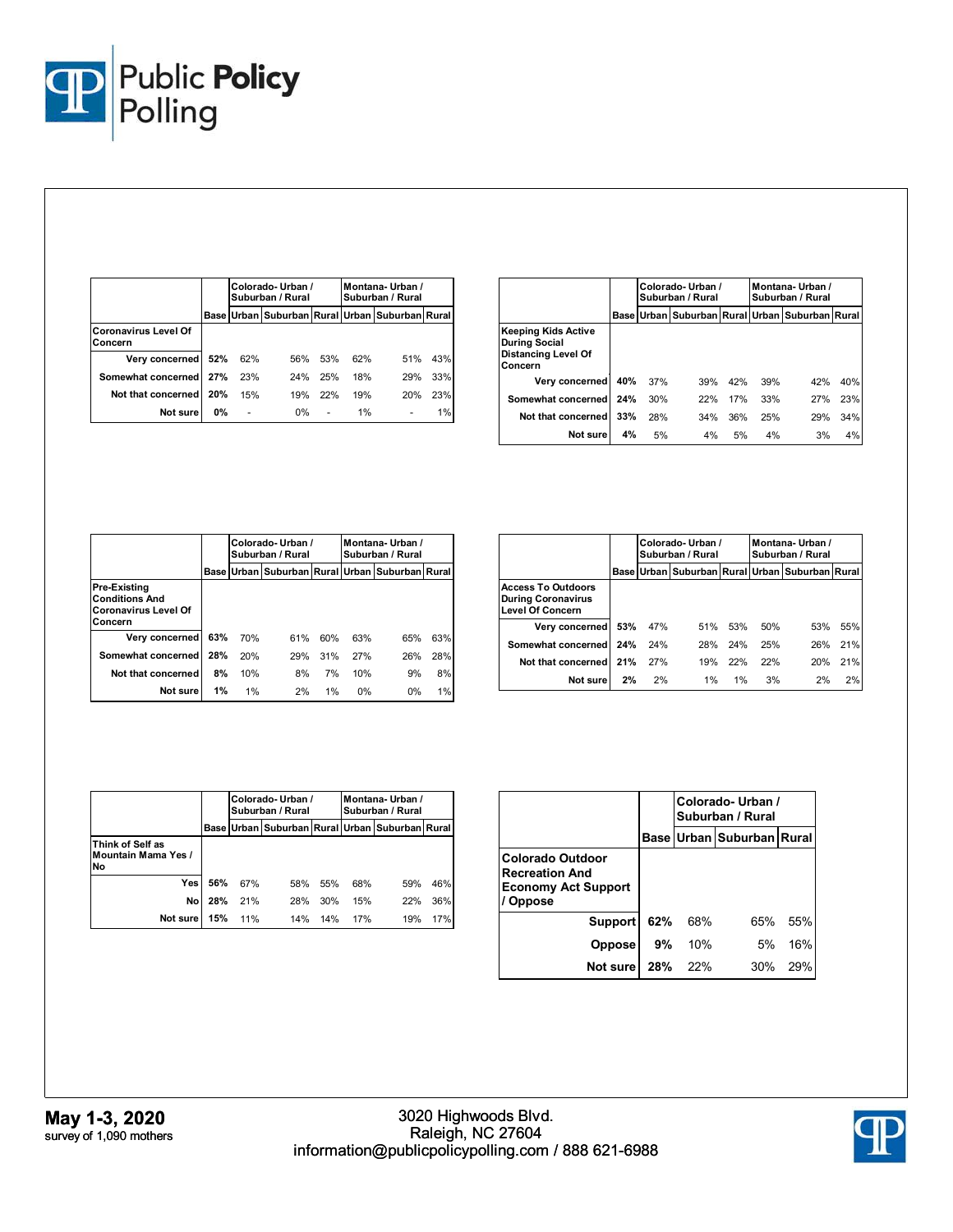

|                                                                  |     |     | Colorado-Urban /<br>Suburban / Rural           |     | Montana-Urban /<br>Suburban / Rural |     |     |
|------------------------------------------------------------------|-----|-----|------------------------------------------------|-----|-------------------------------------|-----|-----|
|                                                                  |     |     | Base Urban Suburban Rural Urban Suburban Rural |     |                                     |     |     |
| <b>Congress Fully Fund</b><br><b>LWCF Level Of</b><br>Importance |     |     |                                                |     |                                     |     |     |
| Very important                                                   | 36% | 49% | 39%                                            | 32% | 48%                                 | 36% | 30% |
| Somewhat important                                               | 29% | 31% | 29%                                            | 34% | 19%                                 | 38% | 27% |
| Not too important                                                | 13% | 12% | 6%                                             | 18% | 9%                                  | 11% | 18% |
| Not important at all                                             | 7%  | 5%  | 6%                                             | 9%  | 9%                                  | 4%  | 9%  |
| Not sure                                                         | 14% | 5%  | 20%                                            | 8%  | 16%                                 | 11% | 16% |

|                                                                |     | Colorado-Urban /<br>Suburban / Rural |     |            | Montana-Urban /<br>Suburban / Rural |                                                |     |
|----------------------------------------------------------------|-----|--------------------------------------|-----|------------|-------------------------------------|------------------------------------------------|-----|
|                                                                |     |                                      |     |            |                                     | Base Urban Suburban Rural Urban Suburban Rural |     |
| <b>Access To Public</b><br><b>Lands Level Of</b><br>Importance |     |                                      |     |            |                                     |                                                |     |
| Very important                                                 | 69% | 67%                                  | 71% | <b>72%</b> | 75%                                 | 71%                                            | 64% |
| Somewhat important                                             | 22% | 28%                                  | 23% | 18%        | 19%                                 | 20%                                            | 24% |
| Not too important                                              | 5%  | 2%                                   | 3%  | 8%         | 2%                                  | 6%                                             | 8%  |
| Not important at all                                           | 2%  | 1%                                   | 2%  | 1%         | 3%                                  | 2%                                             | 2%  |
| Not sure                                                       | 1%  | 3%                                   | 2%  | 0%         | 1%                                  | 0%                                             | 1%  |

|                                             |      |     | Colorado-Urban /<br>Suburban / Rural      |     | Montana-Urban /<br>Suburban / Rural |       |     |
|---------------------------------------------|------|-----|-------------------------------------------|-----|-------------------------------------|-------|-----|
|                                             | Base |     | Urban Suburban Rural Urban Suburban Rural |     |                                     |       |     |
| Kids Playing Outside<br>Level Of Importance |      |     |                                           |     |                                     |       |     |
| Very important                              | 85%  | 79% | 81%                                       | 90% | 86%                                 | 86%   | 86% |
| Somewhat important                          | 10%  | 13% | 15%                                       | 4%  | 7%                                  | 11%   | 10% |
| Not too important                           | 3%   | 5%  | 3%                                        | 2%  | 2%                                  | ٠     | 3%  |
| Not important at all                        | 2%   | 1%  | 0%                                        | 2%  | 4%                                  | 2%    | 1%  |
| Not sure                                    | 1%   | 2%  | 1%                                        | 1%  |                                     | $0\%$ |     |

|                                                                                                |     |     | Colorado-Urban /<br>Suburban / Rural           |     |            | Montana-Urban /<br>Suburban / Rural |     |  |
|------------------------------------------------------------------------------------------------|-----|-----|------------------------------------------------|-----|------------|-------------------------------------|-----|--|
|                                                                                                |     |     | Base Urban Suburban Rural Urban Suburban Rural |     |            |                                     |     |  |
| <b>Future Generations</b><br><b>Learn To Camp With</b><br><b>Family Level Of</b><br>Importance |     |     |                                                |     |            |                                     |     |  |
| Very important                                                                                 | 75% | 69% | 70%                                            | 87% | <b>77%</b> | 77%                                 | 74% |  |
| Somewhat important                                                                             | 19% | 23% | 25%                                            | 9%  | 17%        | 15%                                 | 19% |  |
| Not too important                                                                              | 4%  | 5%  | 3%                                             | 4%  | 1%         | 4%                                  | 6%  |  |
| Not important at all                                                                           | 1%  | 1%  | 1%                                             |     | 5%         | 2%                                  | 1%  |  |
| Not sure                                                                                       | 1%  | 1%  | 1%                                             |     |            | 2%                                  | 0%  |  |

|                                                              |           | Colorado-Urban /<br>Suburban / Rural |                                                |     | Montana-Urban /<br>Suburban / Rural |     |     |
|--------------------------------------------------------------|-----------|--------------------------------------|------------------------------------------------|-----|-------------------------------------|-----|-----|
|                                                              |           |                                      | Base Urban Suburban Rural Urban Suburban Rural |     |                                     |     |     |
| Living In A State With<br>Clean Water Level Of<br>Importance |           |                                      |                                                |     |                                     |     |     |
| Very important                                               | 94%       | 97%                                  | 93%                                            | 93% | 100%                                | 95% | 91% |
| Somewhat important                                           | 5%        | 2%                                   | 6%                                             | 5%  |                                     | 5%  | 8%  |
| Not too important                                            | 1%        |                                      | 1%                                             | 1%  |                                     |     | 1%  |
| Not important at all                                         | <b>0%</b> | 1%                                   | 0%                                             |     |                                     |     |     |
| Not sure                                                     | <b>0%</b> |                                      |                                                | 1%  |                                     |     |     |

|                                                                                                             |     | Colorado-Urban /<br>Suburban / Rural |     |     | Montana-Urban /<br>Suburban / Rural |                                                |     |
|-------------------------------------------------------------------------------------------------------------|-----|--------------------------------------|-----|-----|-------------------------------------|------------------------------------------------|-----|
|                                                                                                             |     |                                      |     |     |                                     | Base Urban Suburban Rural Urban Suburban Rural |     |
| <b>Future Generations</b><br>Able To Play Outside<br><b>Without Pollution</b><br><b>Level Of Importance</b> |     |                                      |     |     |                                     |                                                |     |
| Very important                                                                                              | 81% | 91%                                  | 83% | 77% | 86%                                 | 78%                                            | 79% |
| Somewhat important                                                                                          | 14% | 3%                                   | 14% | 17% | 10%                                 | 18%                                            | 14% |
| Not too important                                                                                           | 3%  | 5%                                   | 2%  | 5%  |                                     | 2%                                             | 4%  |
| Not important at all                                                                                        | 2%  | 1%                                   | 1%  |     | 3%                                  | 2%                                             | 2%  |
| Not sure                                                                                                    | 1%  |                                      |     | 1%  | 1%                                  |                                                | 1%  |